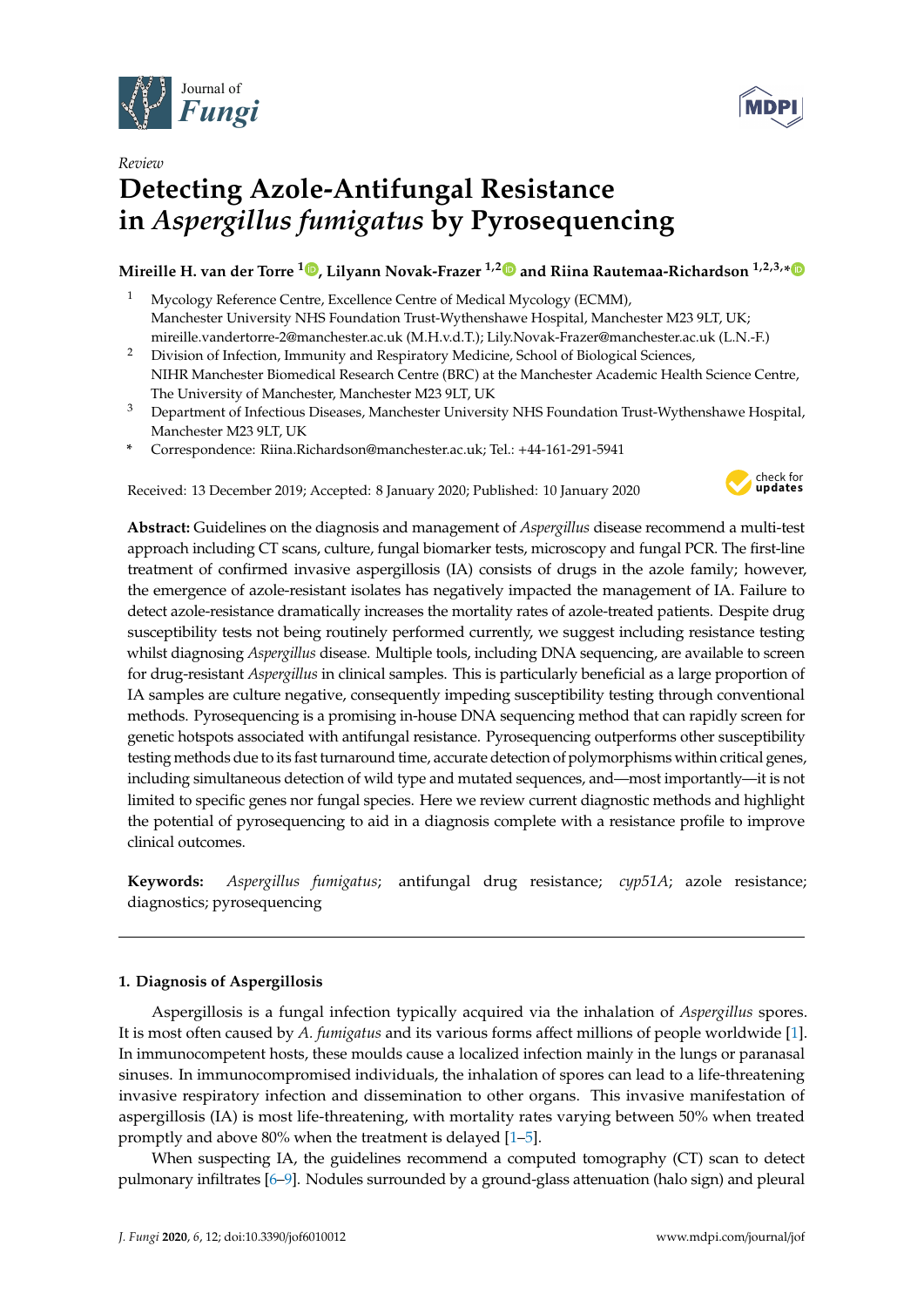effusions are classical CT findings of IA. Serum and bronchoalveolar lavage (BAL) samples should be sent for galactomannan (GM) testing and for PCR targeting*Aspergillus*-specific 18S rDNA [\[10](#page-7-1)[,11\]](#page-7-2). Parallel testing for serum β-1-3-p-glucan (BDG) improves specific detection. When used in combination, these tests provide adequate sensitivity and specificity to guide antifungal treatment [\[6](#page-6-2)[,8,](#page-7-3)[12\]](#page-7-4). Direct microscopy of BAL or biopsy materials using fluorescent dyes can rapidly detect an invasive mould infection, but cannot provide a definitive diagnosis. Therefore, samples should also be sent for fungal culture, identification and susceptibility testing. However, culture is a slow and insensitive method, although its sensitivity can be improved by increasing the culture volume [\[13](#page-7-5)[,14\]](#page-7-6). The EQUAL Aspergillosis Score 2018 is a stewardship tool summarising the key aspects of the ESCMID IA guidelines [\[15\]](#page-7-7).

A neutropenic haematology patient presenting with fever, chest pain and a cough, and suspected of IA when they are not responding to broad-spectrum antibiotic treatment, is a common clinical scenario. They typically have abnormal CT findings suggestive of IA; their serum and/or BAL is positive for one or more of the biomarkers, but the culture is reported with no fungal growth. The patient is started on first-line empiric treatment with voriconazole or isavuconazole [\[6,](#page-6-2)[8\]](#page-7-3). With the rise of azole-resistant *A. fumigatus* strains, it is not rare that the patient fails to respond to the treatment due to antifungal resistance [\[16](#page-7-8)[–22\]](#page-7-9). This is seen in patients who have been on azole prophylaxis (e.g., posaconazole) but increasingly also in azole-naïve patients. Annual surveys in five academic hospitals in the Netherlands showed that azole resistance in *A. fumigatus* has doubled from 2014 to 2018 [\[23,](#page-7-10)[24\]](#page-7-11). Similar data have been reported worldwide [\[25–](#page-8-0)[35\]](#page-8-1), and an international resistance surveillance group has been set up by ISHAM/ECMM to capture more information on azole resistance worldwide [\[36,](#page-8-2)[37\]](#page-8-3).

Currently, the only method recommended by the guidelines to detect azole resistance in patients suspected of having an infection caused by azole-resistant *A. fumigatus* is susceptibility testing by culture [\[6](#page-6-2)[,8](#page-7-3)[,38](#page-8-4)[,39\]](#page-8-5). However, more than half of BAL cultures are reported with no fungal growth and IA diagnosis is made based on radiology, fungal biomarker and molecular test results which do not provide information on resistance [\[40](#page-8-6)[–43\]](#page-9-0). In these cases, failure to respond to treatment is often the only evidence of resistance to the given drugs. On the other hand, even in the case of a positive culture and access to susceptibility testing or resistance screening, the turnaround times for these culture-based methods are long, and the delivery of results in clinically useful time frame is challenging. Particularly in smaller centres, where susceptibility testing is not available on site, this timeline often exceeds one week [\[39](#page-8-5)[,44\]](#page-9-1).

The outcome of IA depends on the early initiation of effective treatment. This relies on rapid detection of antifungal resistance. Failure to detect azole resistance leads to significantly increased mortality rates in azole-treated patients [\[45\]](#page-9-2). Here, we describe the available methods for the detection of azole resistance in *A. fumigatus*, with a focus on a novel pyrosequencing-based method using the *A. fumigatus cyp51A* target. This method can detect any polymorphisms in critical genes, provide epidemiological data on azole resistance and also provide a quick and reliable diagnosis in culture-negative cases.

### **2. Azole Resistance**

Mutations in genes involved in the *A. fumigatus* ergosterol biosynthetic pathway, including *hmg1, erg6, cyp51A* and *cyp51B* among others, are described as having a role in azole resistance [\[26,](#page-8-7)[46–](#page-9-3)[51\]](#page-9-4). The means for testing non-*cyp51A*-mediated mechanisms of resistance lag far behind and therefore, for the purpose of this discussion, we concentrate on *cyp51A*. Azole-resistant strains harbour genes with specific point mutations in combination or absence of tandem repeats in the promoter region. *Aspergillus* species are intrinsically resistant to fluconazole and ketoconazole due to a naturally occurring point mutation in *cyp51A,* encoding lanosterol 14-α-sterol demethylase [\[52\]](#page-9-5). Polymorphisms in *cyp51A* are frequently described as the main resistance mechanism arising from long-term azole use, associated with chronic aspergillosis [\[27](#page-8-8)[,28,](#page-8-9)[53\]](#page-9-6). Alternatively, the most common pan-azole resistance mechanism in *A. fumigatus cyp51A* was found to be a combination of a 34-bp long tandem repeat (TR)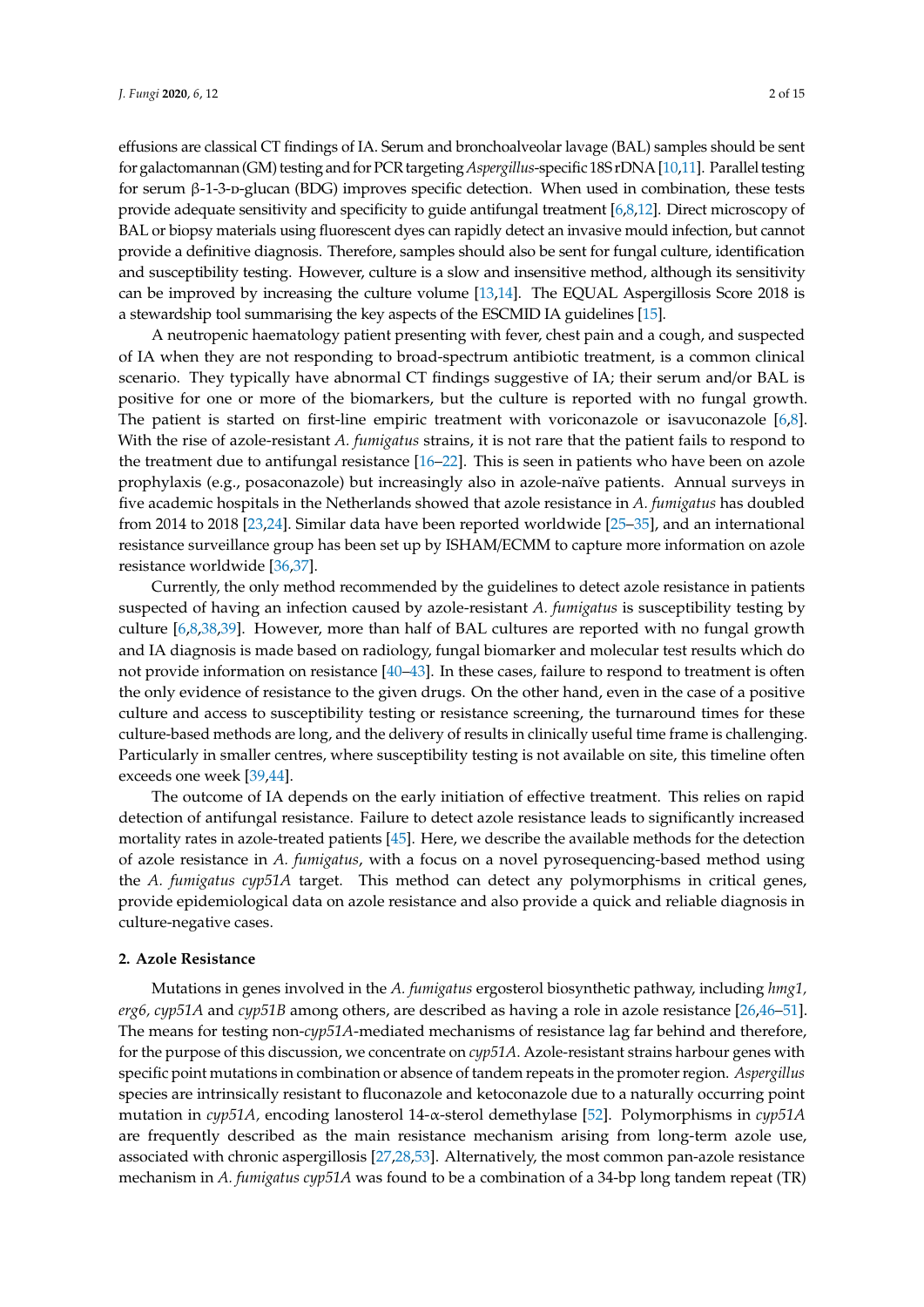in the promoter region and a leucine-to-histidine change at codon 98, in short TR34/L98H [\[54–](#page-9-7)[59\]](#page-10-0). The TR46/Y121F/T289A is a less widespread but emerging azole resistance mutation, which was first reported in the Netherlands in 2009 [\[60\]](#page-10-1). Both resistance mechanisms are regularly recovered from environmental isolates worldwide [\[31](#page-8-10)[,61–](#page-10-2)[71\]](#page-10-3), and therefore are likely to have developed resistance from the substantial use of environmental azole fungicides [\[31](#page-8-10)[,55](#page-9-8)[,69](#page-10-4)[,72](#page-10-5)[–78\]](#page-11-0). In 2017, the first azole-resistant *A. fumigatus cyp51A* TR46/Y121F/T289A mutant was isolated in the UK from a patient that had no prior history of azole antifungal use, suggesting resistance must have been acquired through the environment [\[79\]](#page-11-1). The global prevalence of environmental azole-resistant *A. fumigatus* strains is a major concern for all, but particularly susceptible patients.

Numerous single point mutations in *A. fumigatus cyp51A* lead to resistance, where the most common include amino acid substitutions of glycine at codon 54 (G54), proline at codon 216 (P216), phenylalanine at codon 219 (F219), methionine at codon 220 (M220), and glycine at codon 448 (G448) (Table [1\)](#page-2-0) ([\[18,](#page-7-12)[26,](#page-8-7)[54,](#page-9-7)[80](#page-11-2)[–93\]](#page-12-0) and reviewed in [\[94\]](#page-12-1)). Other resistance mechanisms are described to be a combination of point mutations or the less common TR53 [\[89](#page-11-3)[,95–](#page-12-2)[102\]](#page-12-3).

| cyp51A Polymorphism    | <b>Reported Azole</b><br>Resistance | Comment                                                                                                                                                                                                | Reference(s)                |
|------------------------|-------------------------------------|--------------------------------------------------------------------------------------------------------------------------------------------------------------------------------------------------------|-----------------------------|
| <b>TR34/L98H</b>       | pan-azole                           | Most common resistance mechanism.<br>Only displays azole-resistant phenotype<br>in combination with L98H substitution.                                                                                 | $[27, 28, 57 - 59, 61, 63]$ |
| TR46/Y121F/T289A       | voriconazole,<br>posaconazole       | Variable susceptibility to itraconazole. The single<br>point mutation T289A does not result in azole<br>resistance, whereas the single mutation TR46 has<br>a slight reduced pan-azole susceptibility. | [56, 59, 60, 67, 69, 79]    |
| <b>TR53</b>            | itraconazole,<br>voriconazole       | Not yet reported in combination with single<br>point mutations                                                                                                                                         | $[95]$                      |
| TR120/F46Y/M172V/E427K | pan-azole                           | A clinical case of infection with azole-resistance<br>acquired during long-term azole treatment                                                                                                        | $[102]$                     |
| N <sub>22</sub>        | itraconazole                        | Voriconazole and posaconazole susceptibilities<br>not reported                                                                                                                                         | [80, 81]                    |
| G54                    | itraconazole,<br>posaconazole       |                                                                                                                                                                                                        | $[27,54,80-83,91,92]$       |
| Y121                   | voriconazole                        | ÷,                                                                                                                                                                                                     | [56, 97]                    |
| G138                   | pan-azole                           |                                                                                                                                                                                                        | [27, 86, 89, 99]            |
| Q141                   | pan-azole                           | Reported in combination with TR34/L98H                                                                                                                                                                 | [98, 101]                   |
| H147                   | pan-azole                           | Reported in combination with G448                                                                                                                                                                      | $[27]$                      |
| P216                   | itraconazole,<br>posaconazole       |                                                                                                                                                                                                        | [27, 54, 92]                |
| F219                   | itraconazole,<br>posaconazole       |                                                                                                                                                                                                        | [54, 85]                    |
| M220                   | itraconazole,<br>posaconazole       | Variable susceptibility to voriconazole                                                                                                                                                                | [26,27,80,81,84,92]         |
| M236                   | itraconazole                        |                                                                                                                                                                                                        | [81]                        |
| A284                   | pan-azole                           | The single point mutation results in reduced<br>pan-azole susceptibility. Pan-azole resistance is<br>reported in combination with TR34/L98H.                                                           | [26, 98]                    |
| S297                   | pan-azole                           | Reported only in combination with TR34/L98H                                                                                                                                                            | [57, 58, 100]               |
| P394                   | itraconazole                        | Voriconazole and posaconazole susceptibilities<br>not reported                                                                                                                                         | [80]                        |
| Y431                   | pan-azole                           |                                                                                                                                                                                                        | [27, 83, 86, 89]            |
| G432                   | itraconazole,<br>voriconazole       |                                                                                                                                                                                                        | [90, 100]                   |
| G434                   | pan-azole                           | ÷,                                                                                                                                                                                                     | [27, 86, 89]                |
| T440                   | itraconazole                        | Voriconazole and posaconazole susceptibilities<br>not reported                                                                                                                                         | [80, 81]                    |
| G448                   | itraconazole                        | Variable susceptibility to voriconazole<br>and posiconazole                                                                                                                                            | $[27, 83, 86 - 88, 93]$     |
| Y491                   | itraconazole                        | Voriconazole and posaconazole susceptibilities<br>not reported                                                                                                                                         | [80, 81]                    |
| F495                   | pan-azole                           | Reported only in combination with TR34/L98H                                                                                                                                                            | [58, 100]                   |

<span id="page-2-0"></span>**Table 1.** Overview of the known and emerging cyp51A-associated azole resistance mechanisms.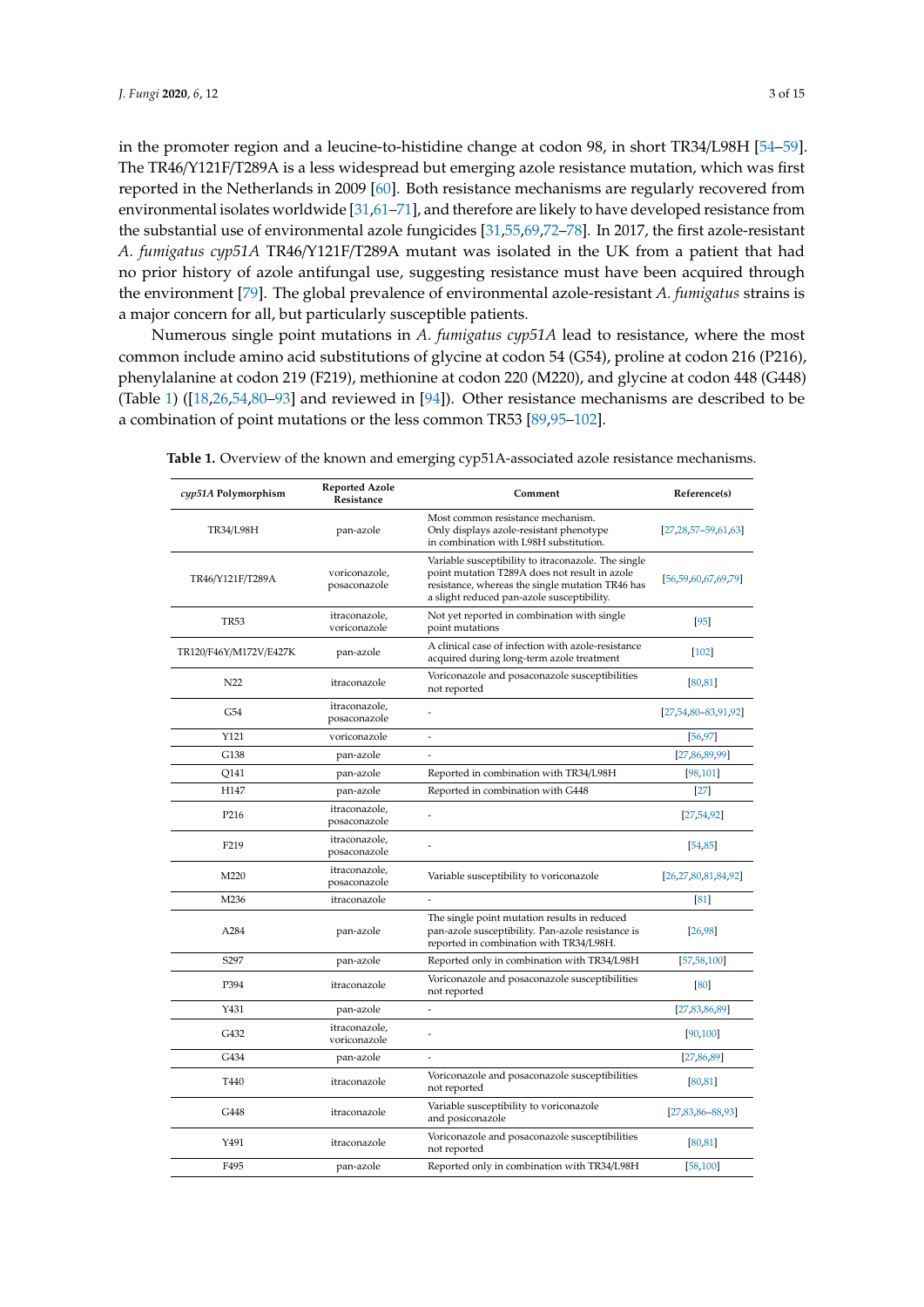#### **3. Molecular Techniques for Discerning** *cyp51A* **Resistance Polymorphisms**

Molecular tests for the detection of azole-resistant *cyp51A* genotypes of *A. fumigatus* in clinical specimens have been developed over the past 20 years. Numerous in-house assays ranging from nested PCR, mixed-format and real-time PCR approaches have been developed and tested [\[103](#page-12-9)[–110\]](#page-12-10). Other molecular approaches (reviewed in [\[105\]](#page-12-11)) include the analysis of high resolution melt curves [\[111,](#page-13-0)[112\]](#page-13-1). However, despite all this work, only three commercial kits are currently available (AsperGenius, PathoNostics, Maastricht, Netherlands, MycoGENIE, Ademtech, Pessac, France and Fungiplex® Aspergillus Azole-R IVD PCR, Bruker Daltonik GmbH, Bremen, Germany), attesting to the difficulty of developing robust molecular assays [\[113\]](#page-13-2). All three commercial real-time PCRs (RT-PCR) are designed to identify the promoter region insertion polymorphisms TR34/L98H and TR46/Y121F/T289A and specific alleles [\[109](#page-12-12)[,114](#page-13-3)[–119\]](#page-13-4). Approaches targeting polymorphisms in the *cyp51A* open reading frame (ORF, e.g., G54, M220, G138, G448) [\[120–](#page-13-5)[122\]](#page-13-6) have lagged behind.

Pyrosequencing is an alternative molecular method, which can be used to screen for all known polymorphisms [\[123\]](#page-13-7). This DNA sequencing technique has recently been optimised to screen clinical respiratory samples and *A. fumigatus* isolates for both insertion and ORF *cyp51A*-associated polymorphisms [\[124\]](#page-13-8). The efficacy of pyrosequencing to detect resistance in respiratory samples from patients with chronic pulmonary aspergillosis (CPA) was demonstrated in a recent audit of UK National Aspergillosis Centre (NAC) cases [\[125\]](#page-13-9). Resistance was identified in almost a quarter of culture negative samples, translating to a significant number of resistant cases that would have been missed had pyrosequencing not been used.

#### **4. The Pyrosequencing Method**

The pyrosequencing method is based on the 'sequencing-by-synthesis' principle and is widely used to detect epigenetic modifications in malignant cells and microbes but also to discover biomarkers [\[126,](#page-13-10)[127\]](#page-13-11). The method relies on the detection of light that is released during nucleotide incorporation into the amplifying DNA (Figure [1\)](#page-4-0). The first step in the assay for the detection of azole-resistant *cyp51A* genotypes of *A. fumigatus*, is to obtain the template DNA by PCR amplification of target gene fragments using genomic*A. fumigatus*DNA or patient respiratory samples. The sense strand must be labelled with 5' biotin as biotinylated PCR products will bind to the streptavidin–sepharose beads and—since only one strand carries biotin—this promotes the generation of ssDNA template [\[128,](#page-14-0)[129\]](#page-14-1). Once the ssDNA fragments are immobilized, the sequencing primer needs to be annealed to the template ssDNA and the pyrosequencing reaction can begin (Figure [1A](#page-4-0)). During the pyrosequencing reaction, pyrophosphate is released when a nucleotide is incorporated to the growing dsDNA product and is converted by sulfurolyase into ATP, which is then utilized by luciferase to produce light (Figure [1B](#page-4-0)). Nucleotides are added sequentially to the enzymes- and substrates mixture and, therefore, the sequence can be read as the reaction proceeds. The light peak on the pyrogram is proportional to the number of incorporated nucleotides. After every cycle, the enzyme apyrase degrades the excess nucleotides and regenerates the reaction solution for the next nucleotide [\[130\]](#page-14-2), which can be added in a known order corresponding to the nucleotide sequence of the region or in an arbitrary, repeated order. Single point mutations can be identified by comparing the pyrogram of the synthesised DNA with that of the reference DNA. To summarise, completing one pyrosequencing run includes DNA extraction of the clinical sample, followed by PCR amplification of the four target gene fragments and ends with the pyrosequencing reactions of biotinylated PCR products (Figure [2\)](#page-5-0).

This pyrosequencing assay generates reads of up to 150 bp per reaction and provides a large number of sequence reads in a single run, resulting in significant sampling depth. This allows the detection of not only the most numerous specific *A. fumigatus cyp51A* sequences, but also of the lower-abundance reads, which is especially important in processing clinical samples where there is a potential mixture of genomes from human tissue, fungal hyphae of different *A. fumigatus* genotypes, other fungi and other microorganisms. An advantage of this method is that PCR amplicons obtained by endpoint PCR do not need to be purified prior to setting up the pyrosequencing reactions, only checked for successful amplification by agarose gel electrophoresis. Furthermore, the limit of detection is similar to that of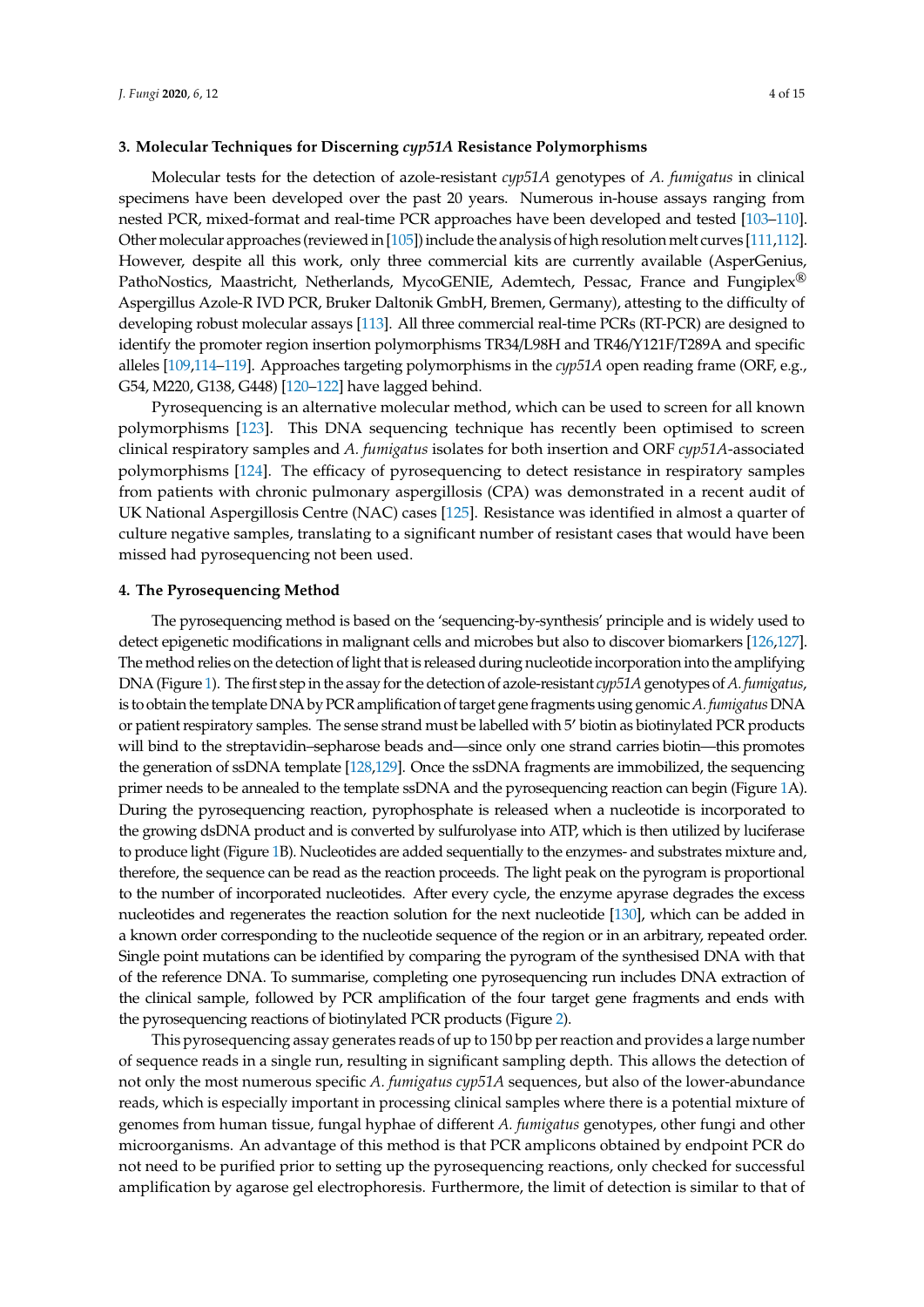RT-PCR-based assays. In practice, clinical samples positive by *Aspergillus* spp. RT-PCR (>1000 18S copies equivalent to approximately 50 genomes) routinely yield successful pyrograms.

<span id="page-4-0"></span>

**Figure 1.** Schematic overview of the pyrosequencing method. (**A**) Genomic DNA (gDNA) of clinical samples or fungal isolates are used as template in the initial PCR with biotinylated (blue dots) primers. The biotinylated PCR products are immobilized by annealing to streptavidin-sepharose beads (grey dots). The DNA strands are then separated allowing the sequencing primer to anneal to the ssDNA templates. (**B**) The four enzymes (polymerase, sylfurylase, luciferase and apyrase) and two substrates (adenosine 5' phosphosulfate (APS) and luciferin) promote the production of light after nucleotide incorporation in every cycle, resulting in light peaks on the pyrogram that are representative of the DNA sequence. The excess nucleotides are degraded after each cycle by apyrase and the reaction solution is rejuvenated for the incorporation of the next nucleotide.

It is common that samples from patients with CPA on azole therapy remain negative in culture weeks after the onset of clinical deterioration later shown to be due to azole resistance. Therefore, a sensitive assay such as pyrosequencing can provide clinically useful results and have a significant impact on patient outcomes [\[14\]](#page-7-6). The in-house pyrosequencing-based assay is easily implemented within a molecular-based workflow and can be used to screen clinical samples directly within 11–14 h, from start (extraction) to finish (pyrogram analysis). This rapid turnaround time can help achieve a prompt diagnosis, resulting in more effective treatment and consequently reduce mortality and morbidity due to *Aspergillus* infections. The *cyp51A* screening method can also be utilised to monitor and report the local prevalence of *cyp51A* genotypes. In practice, we assay patients who are suspected of starting to fail therapy and follow up every time they produce a PCR-positive sample, something already shown to be important for regular monitoring of patient well-being [\[54\]](#page-9-7).

A significant advantage of the pyrosequencing assay over RT-PCR strategies is that the method can be adapted to any gene or genomic region of interest. The current *A. fumigatus* PCR-based resistance assays do not reveal the less common or potential mutations involved in azole resistance. In Manchester, 43% of the azole-resistant patient isolates were reported to be non-*cyp51A* related [\[26\]](#page-8-7) and numerous studies have revealed that azole resistance is most certainly due to other genes [\[46–](#page-9-3)[51,](#page-9-4)[131–](#page-14-3)[134\]](#page-14-4). Besides gene mutations in the ergosterol biosynthesis pathway, other non-*cyp51A*-mediated resistance mechanisms involve the overexpression of drug efflux transporters such as ABC- and MFS-transporters [\[96](#page-12-13)[,135–](#page-14-5)[137\]](#page-14-6). Therefore, sequencing entire target genes can be more informative and can be done using the classical Sanger method or Next-Generation Sequencing (NGS). A small study of four azole-resistant *A. fumigatus* isolates using NGS revealed non-*cyp51A* polymorphisms including point mutations in *SrbA, Mdr1, abcE, ERG3* and *ERG24* and amino acid substitutions in *HMG1, ERG3* and *ERG24* [\[48\]](#page-9-12). Although most laboratories do not yet have the capacity to perform NGS in-house, pyrosequencing is relatively cost-effective because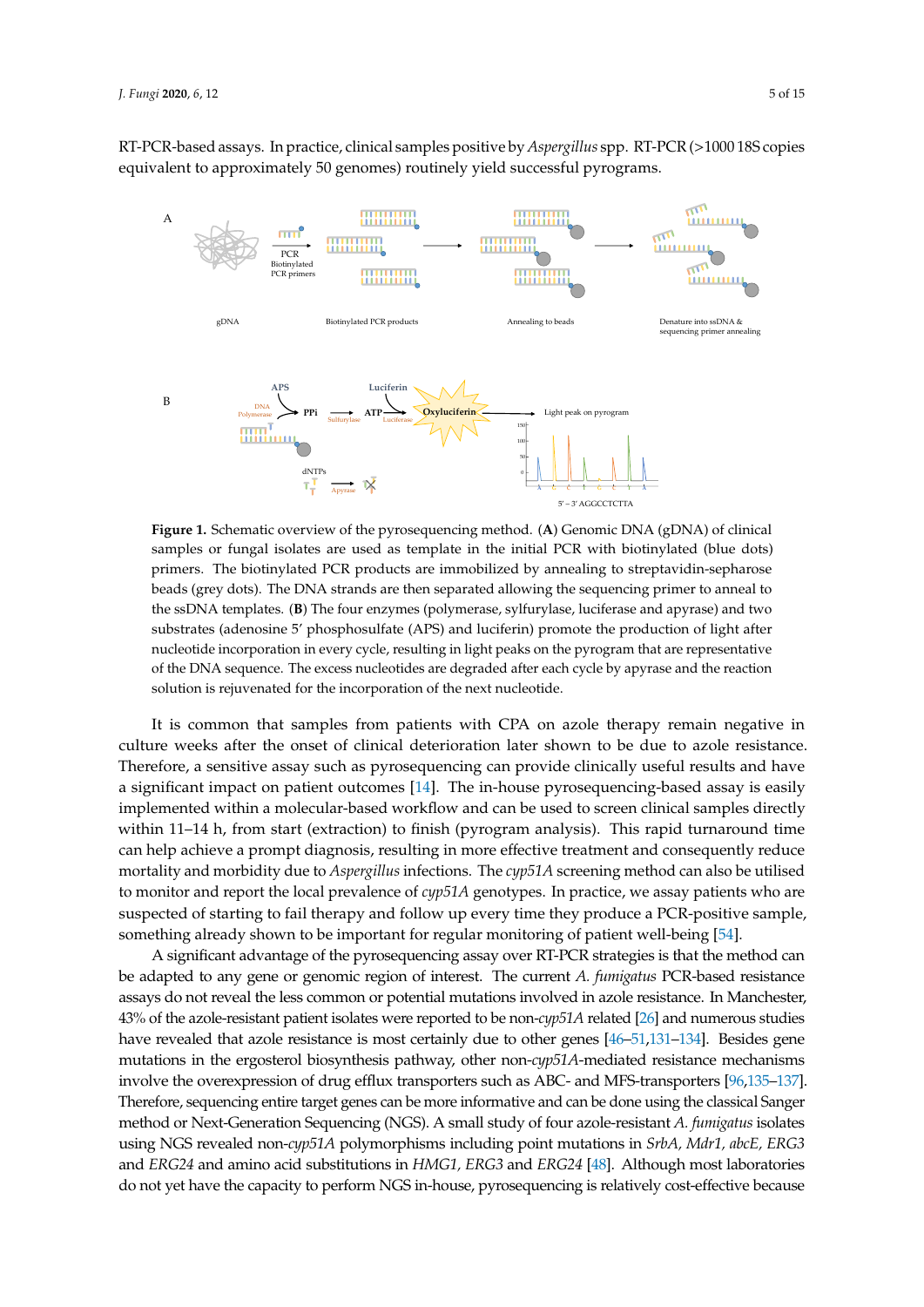the approach is targeted to a specific region or 'hot spot' and requires less equipment (a thermal cycler for endpoint PCR and the PyroMark Q24 Advanced instrument).

<span id="page-5-0"></span>

**Figure 2.** Flowchart of the in-house pyrosequencing-based method showing the steps that are involved to complete one pyrosequencing experiment. The initial steps (1–3) to enable pyrosequencing require the detection of ample *A. fumigatus* genomic DNA. The *cyp51A* gene, including 550 bases upstream and 58 bases downstream of the ORF, is targeted as four fragments (from 235–427 bp in length) by endpoint PCR using biotinylated primers as shown in purple in the gene diagram (modified with SnapGene software from GSL Biotech; available at snapgene.com). TR sites are specified in fragment 1 and SNPs associated with resistance (green boxes) are indicated in fragments 2–4. Following confirmation of successful amplification, PCR products are processed (steps 4–5) using the PyroMark Q24 Advanced instrument, kit and accessories (Qiagen, GmBH, Hilden, Germany). Each fragment comprises at least two hotspots (or insertion in the case of the 5' upstream fragment) which is sequenced individually. Pyrograms are analysed (step 6) manually against a reference *A. fumigatus* strain sequence.

Pyrosequencing is already an established technology for exploratory and testing in a broad range of disciplines, particularly those in which culture dependent methods are limited by insensitivity [\[138–](#page-14-7)[142\]](#page-14-8). Moreover, in comparison to Sanger sequencing, pyrosequencing is favoured due to factors such as assay sensitivity, specificity, limit of detection, detection of rare and mixed mutations, turnaround time and costs [\[140,](#page-14-9)[143\]](#page-14-10). Regular monitoring for resistance by pyrosequencing offers the potential for early appropriate drug therapy leading to better clinical outcomes, improved antifungal stewardship and cost savings. At the UK NAC, the annual cost of azole therapy was £2,049,900 in 2018/19 for 543 patients, a cost of approximately £3800 per patient to the UK National Health Service (NHS) [\[144\]](#page-14-11). A prevalence of approximately 5.3% azole resistance (indicated by Band 3 classification) indicates that, in addition to the patient benefit achieved by targeted drug therapy, a considerable cost saving could be made by avoiding unnecessary or inappropriate drug administration if samples were screened for resistance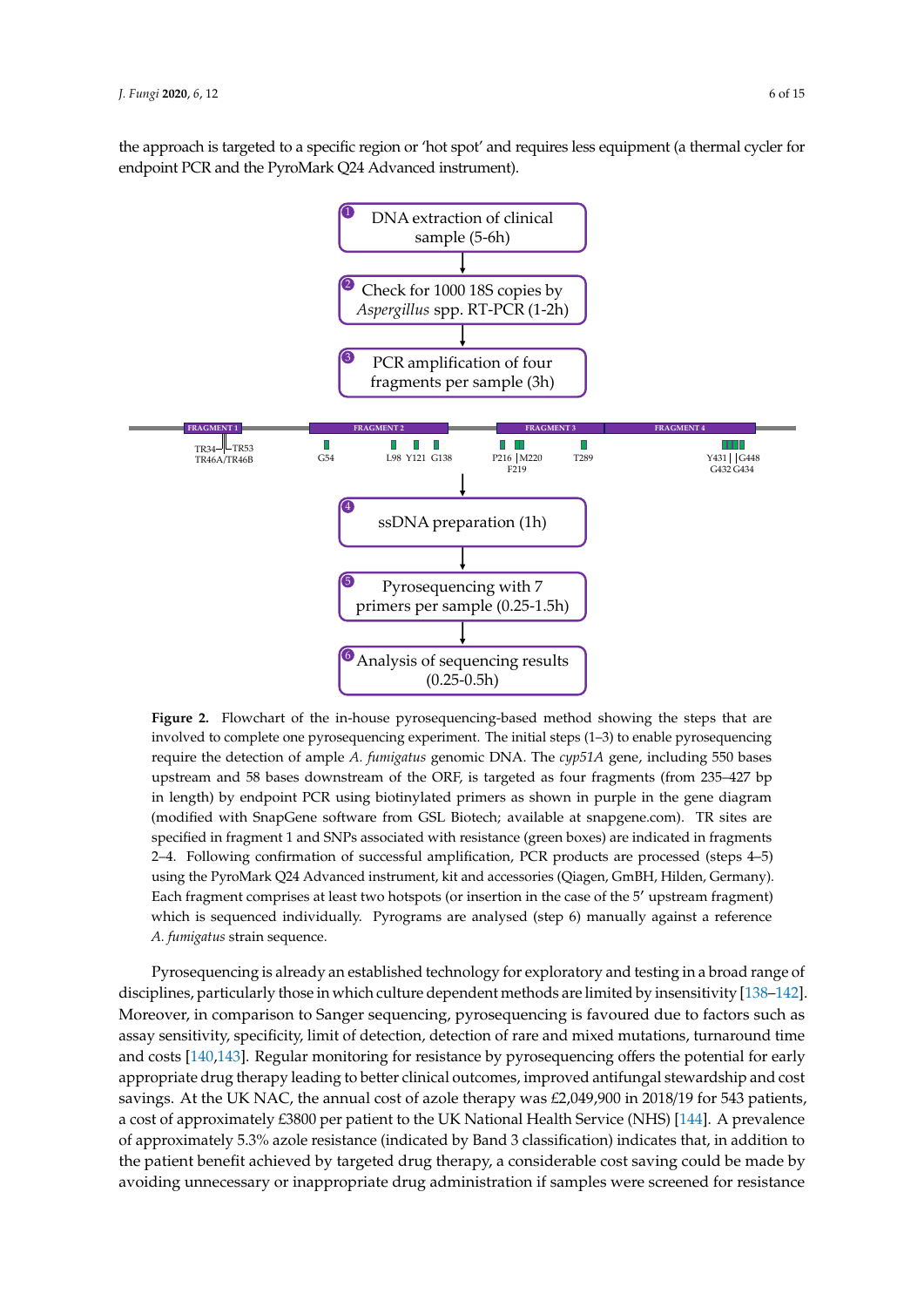mechanisms parallel to standard diagnostic tests. One study found that the median time in which wildtype isolates develop azole resistance can be as short as 4 months in patients treated with azoles [\[54\]](#page-9-7). It is hoped that by screening patients with chronic forms of aspergillosis, who are on long term azole-antifungal therapy and at risk of acquiring azole resistance [\[145,](#page-14-12)[146\]](#page-14-13), we can capture drug resistance early.

# **5. Conclusions**

In summary, the incidence of azole-resistant *Aspergillus* infections and the associated poor clinical outcomes make screening for resistance mechanisms crucial in the management of aspergillosis. A combination of tests is needed to assure effective treatment and allow antifungal stewardship. Commercially available PCR assays can be useful for time-pressing samples in smaller clinical laboratories, but the range of polymorphisms they are designed to detect is very limited. Pyrosequencing is a promising in-house DNA sequencing method that can be used to screen for genetic hotspots associated with antifungal resistance rapidly and is not limited to specific genes nor fungal species. The rise of antifungal resistance is ongoing, and new mutations associated with resistance might be missed without a sequence-based approach. In addition to the analysis of *cyp51A*, this method can easily be exploited to look at other genes that play a role in either azole resistance or resistance against other antifungal drugs. Laboratories that do not have real-time thermocyclers or the capacity for in-house sequencing should consider sending their samples for sequencing to either mycology reference centres or companies providing sequencing services. Rapid and reliable diagnosis is important for survival of IA patients and screening clinically relevant samples will provide important epidemiological data on *A. fumigatus*.

**Author Contributions:** All authors participated in literature review and writing. All authors have read and agreed to the published version of the manuscript.

**Funding:** This research was co-funded by the NIHR Manchester Biomedical Research Centre and NHS England.

**Acknowledgments:** The authors would like to thank all members of the Mycology Reference Centre Manchester (MRCM) team and the National Aspergillosis Centre (NAC) team for their support.

**Conflicts of Interest:** The authors declare no conflict of interest. The funders had no role in the design of the study; in the collection, analyses, or interpretation of data; in the writing of the manuscript, or in the decision to publish the results.

# **References**

- <span id="page-6-0"></span>1. Brown, G.D.; Denning, D.W.; Gow, N.A.; Levitz, S.M.; Netea, M.G.; White, T.C. Hidden killers: Human fungal infections. *Sci. Transl. Med.* **2012**, *4*. [\[CrossRef\]](http://dx.doi.org/10.1126/scitranslmed.3004404) [\[PubMed\]](http://www.ncbi.nlm.nih.gov/pubmed/23253612)
- 2. Taccone, F.S.; Van den Abeele, A.M.; Bulpa, P.; Misset, B.; Meersseman, W.; Cardoso, T.; Paiva, J.A.; Blasco-Navalpotro, M.; De Laere, E.; Dimopoulos, G.; et al. Epidemiology of invasive aspergillosis in critically ill patients: Clinical presentation, underlying conditions, and outcomes. *Crit. Care* **2015**, *19*, 7. [\[CrossRef\]](http://dx.doi.org/10.1186/s13054-014-0722-7) [\[PubMed\]](http://www.ncbi.nlm.nih.gov/pubmed/25928694)
- 3. Kosmidis, C.; Denning, D.W. The clinical spectrum of pulmonary aspergillosis. *Thorax* **2015**, *70*, 270–277. [\[CrossRef\]](http://dx.doi.org/10.1136/thoraxjnl-2014-206291) [\[PubMed\]](http://www.ncbi.nlm.nih.gov/pubmed/25354514)
- 4. Meersseman, W.; Vandecasteele, S.J.; Wilmer, A.; Verbeken, E.; Peetermans, W.E.; Van Wijngaerden, E. Invasive aspergillosis in critically ill patients without malignancy. *Am. J. Respir. Crit. Care Med.* **2004**, *170*, 621–625. [\[CrossRef\]](http://dx.doi.org/10.1164/rccm.200401-093OC)
- <span id="page-6-1"></span>5. Mayr, A.; Lass-Florl, C. Epidemiology and antifungal resistance in invasive Aspergillosis according to primary disease: Review of the literature. *Eur. J. Med. Res.* **2011**, *16*, 153–157. [\[CrossRef\]](http://dx.doi.org/10.1186/2047-783X-16-4-153) [\[PubMed\]](http://www.ncbi.nlm.nih.gov/pubmed/21486729)
- <span id="page-6-2"></span>6. Patterson, T.F.; Thompson, G.R.; Denning, D.W.; Fishman, J.A.; Hadley, S.; Herbrecht, R.; Kontoyiannis, D.P.; Marr, K.A.; Morrison, V.A.; Nguyen, M.H.; et al. Practice Guidelines for the Diagnosis and Management of Aspergillosis: 2016 Update by the Infectious Diseases Society of America. *Clin. Infect. Dis.* **2016**, *63*, e1–e60. [\[CrossRef\]](http://dx.doi.org/10.1093/cid/ciw326)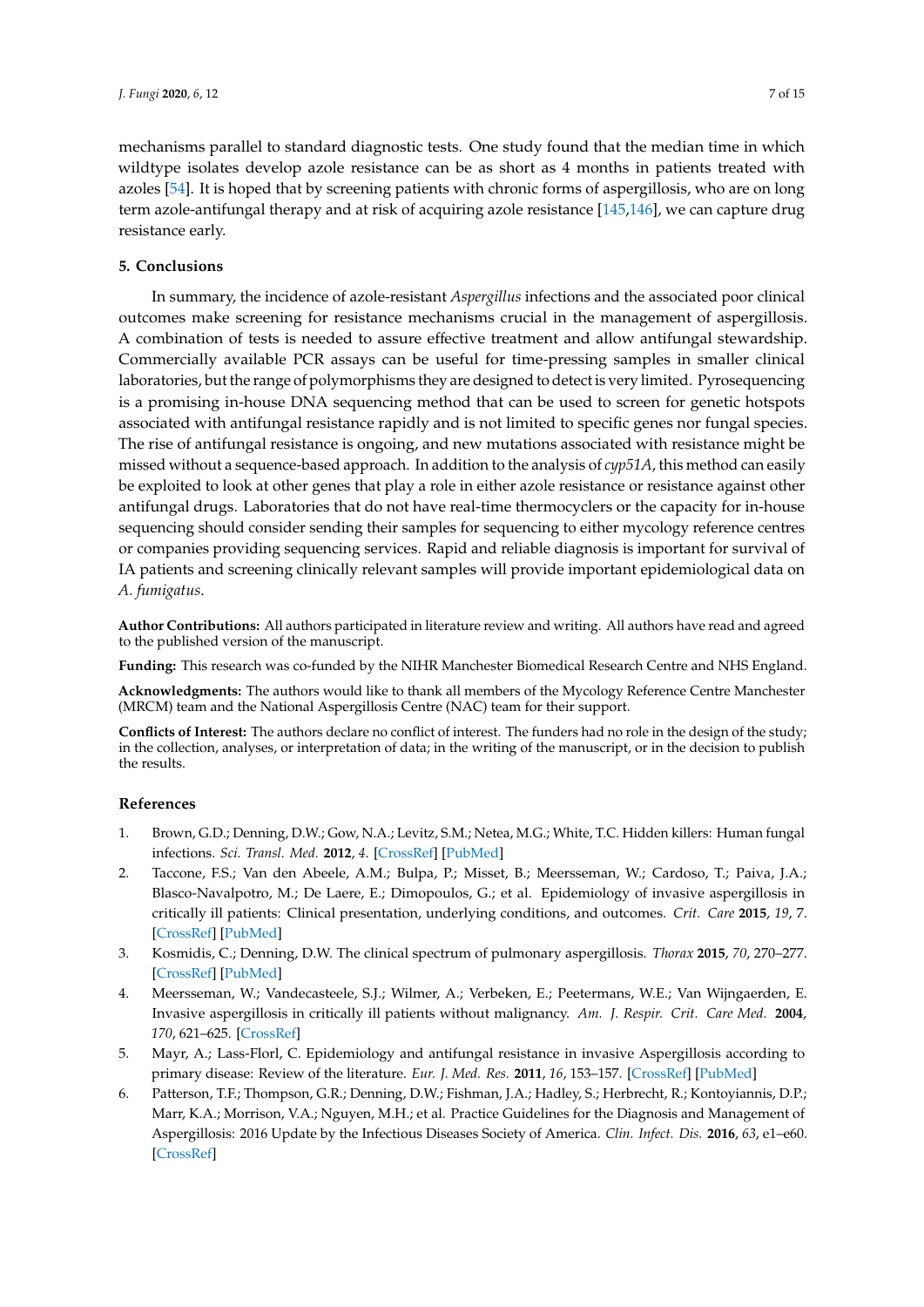- 7. Heinz, W.J.; Buchheidt, D.; Christopeit, M.; Von Lilienfeld-Toal, M.; Cornely, O.A.; Einsele, H.; Karthaus, M.; Link, H.; Mahlberg, R.; Neumann, S.; et al. Diagnosis and empirical treatment of fever of unknown origin (FUO) in adult neutropenic patients: Guidelines of the Infectious Diseases Working Party (AGIHO) of the German Society of Hematology and Medical Oncology (DGHO). *Ann. Hematol.* **2017**, *96*, 1775–1792. [\[CrossRef\]](http://dx.doi.org/10.1007/s00277-017-3098-3)
- <span id="page-7-3"></span>8. Ullmann, A.J.; Aguado, J.M.; Arikan-Akdagli, S.; Denning, D.W.; Groll, A.H.; Lagrou, K.; Lass-Florl, C.; Lewis, R.E.; Munoz, P.; Verweij, P.E.; et al. Diagnosis and management of Aspergillus diseases: Executive summary of the 2017 ESCMID-ECMM-ERS guideline. *Clin. Microbiol. Infect.* **2018**, *24*, e1–e38. [\[CrossRef\]](http://dx.doi.org/10.1016/j.cmi.2018.01.002)
- <span id="page-7-0"></span>9. Ruhnke, M.; Behre, G.; Buchheidt, D.; Christopeit, M.; Hamprecht, A.; Heinz, W.; Heussel, C.P.; Horger, M.; Kurzai, O.; Karthaus, M.; et al. Diagnosis of invasive fungal diseases in haematology and oncology: 2018 update of the recommendations of the infectious diseases working party of the German society for hematology and medical oncology (AGIHO). *Mycoses* **2018**, *61*, 796–813. [\[CrossRef\]](http://dx.doi.org/10.1111/myc.12838)
- <span id="page-7-1"></span>10. Rath, P.M.; Steinmann, J. Overview of Commercially Available PCR Assays for the Detection of Aspergillus spp. DNA in Patient Samples. *Front. Microbiol.* **2018**, *9*, 740. [\[CrossRef\]](http://dx.doi.org/10.3389/fmicb.2018.00740)
- <span id="page-7-2"></span>11. Cruciani, M.; Mengoli, C.; Barnes, R.; Donnelly, J.P.; Loeffler, J.; Jones, B.L.; Klingspor, L.; Maertens, J.; Morton, C.O.; White, L.P. Polymerase chain reaction blood tests for the diagnosis of invasive aspergillosis in immunocompromised people. *Cochrane Database Syst. Rev.* **2019**, *9*, CD009551. [\[CrossRef\]](http://dx.doi.org/10.1002/14651858.CD009551.pub4)
- <span id="page-7-4"></span>12. Avni, T.; Levy, I.; Sprecher, H.; Yahav, D.; Leibovici, L.; Paul, M. Diagnostic accuracy of PCR alone compared to galactomannan in bronchoalveolar lavage fluid for diagnosis of invasive pulmonary aspergillosis: A systematic review. *J. Clin. Microbiol.* **2012**, *50*, 3652–3658. [\[CrossRef\]](http://dx.doi.org/10.1128/JCM.00942-12) [\[PubMed\]](http://www.ncbi.nlm.nih.gov/pubmed/22952268)
- <span id="page-7-5"></span>13. Fraczek, M.G.; Kirwan, M.B.; Moore, C.B.; Morris, J.; Denning, D.W.; Richardson, M.D. Volume dependency for culture of fungi from respiratory secretions and increased sensitivity of Aspergillus quantitative PCR. *Mycoses* **2014**, *57*, 69–78. [\[CrossRef\]](http://dx.doi.org/10.1111/myc.12103) [\[PubMed\]](http://www.ncbi.nlm.nih.gov/pubmed/23786547)
- <span id="page-7-6"></span>14. Vergidis, P.; Moore, C.B.; Novak-Frazer, L.; Richardson, R.; Walker, A.; Denning, D.W.; Richardson, M.D. High-volume culture and quantitative real-time PCR for the detection of Aspergillus in sputum. *Clin. Microbiol. Infect.* **2019**. [\[CrossRef\]](http://dx.doi.org/10.1016/j.cmi.2019.11.019) [\[PubMed\]](http://www.ncbi.nlm.nih.gov/pubmed/31811917)
- <span id="page-7-7"></span>15. Cornely, O.A.; Koehler, P.; Arenz, D.S.C.M. EQUAL Aspergillosis Score 2018: An ECMM score derived from current guidelines to measure QUALity of the clinical management of invasive pulmonary aspergillosis. *Mycoses* **2018**, *61*, 833–836. [\[CrossRef\]](http://dx.doi.org/10.1111/myc.12820)
- <span id="page-7-8"></span>16. Van der Linden, J.W.; Arendrup, M.C.; Warris, A.; Lagrou, K.; Pelloux, H.; Hauser, P.M.; Chryssanthou, E.; Mellado, E.; Kidd, S.E.; Tortorano, A.M.; et al. Prospective multicenter international surveillance of azole resistance in Aspergillus fumigatus. *Emerg. Infect. Dis.* **2015**, *21*, 1041–1044. [\[CrossRef\]](http://dx.doi.org/10.3201/eid2106.140717)
- 17. Verweij, P.E.; Chowdhary, A.; Melchers, W.J.; Meis, J.F. Azole Resistance in Aspergillus fumigatus: Can We Retain the Clinical Use of Mold-Active Antifungal Azoles? *Clin. Infect. Dis.* **2016**, *62*, 362–368. [\[CrossRef\]](http://dx.doi.org/10.1093/cid/civ885)
- <span id="page-7-12"></span>18. Garcia-Rubio, R.; Cuenca-Estrella, M.; Mellado, E. Triazole Resistance in Aspergillus Species: An Emerging Problem. *Drugs* **2017**, *77*, 599–613. [\[CrossRef\]](http://dx.doi.org/10.1007/s40265-017-0714-4)
- 19. Fisher, M.C.; Hawkins, N.J.; Sanglard, D.; Gurr, S.J. Worldwide emergence of resistance to antifungal drugs challenges human health and food security. *Science* **2018**, *360*, 739–742. [\[CrossRef\]](http://dx.doi.org/10.1126/science.aap7999)
- 20. Perlin, D.S.; Rautemaa-Richardson, R.; Alastruey-Izquierdo, A. The global problem of antifungal resistance: Prevalence, mechanisms, and management. *Lancet Infect. Dis.* **2017**, *17*, e383–e392. [\[CrossRef\]](http://dx.doi.org/10.1016/S1473-3099(17)30316-X)
- 21. Buil, J.B.; Snelders, E.; Denardi, L.B.; Melchers, W.J.G.; Verweij, P.E. Trends in Azole Resistance in Aspergillus fumigatus, the Netherlands, 1994–2016. *Emerg. Infect. Dis.* **2019**, *25*, 176–178. [\[CrossRef\]](http://dx.doi.org/10.3201/eid2501.171925)
- <span id="page-7-9"></span>22. Meis, J.F.; Chowdhary, A.; Rhodes, J.L.; Fisher, M.C.; Verweij, P.E. Clinical implications of globally emerging azole resistance in Aspergillus fumigatus. *Philos. Trans. R. Soc. Lond. B Biol. Sci.* **2016**, *371*, 20150460. [\[CrossRef\]](http://dx.doi.org/10.1098/rstb.2015.0460) [\[PubMed\]](http://www.ncbi.nlm.nih.gov/pubmed/28080986)
- <span id="page-7-10"></span>23. De Greeff, S.C.; Mouton, J.W. *Nethmap 2015: Consumption of Antimicrobial Agents and Antimicrobial Resistance Among Medically Important Bacteria in the Netherlands*/*MARAN 2015: Monitoring of Antimicrobial Resistance and Antibiotic Usage in Animals in the Netherlands in 2014*; Rijksinstituut Voor Volksgezondheid en Milieu: Catharijnesingel, The Netherlands, 2015.
- <span id="page-7-11"></span>24. De Greeff, S.C.; Mouton, J.W.; Schoffelen, A.F.; Verduin, C.M. *NethMap 2019: Consumption of Antimicrobial Agents and Antimicrobial Resistance Among Medically Important Bacteria in the Netherlands*/*Maran 2019:*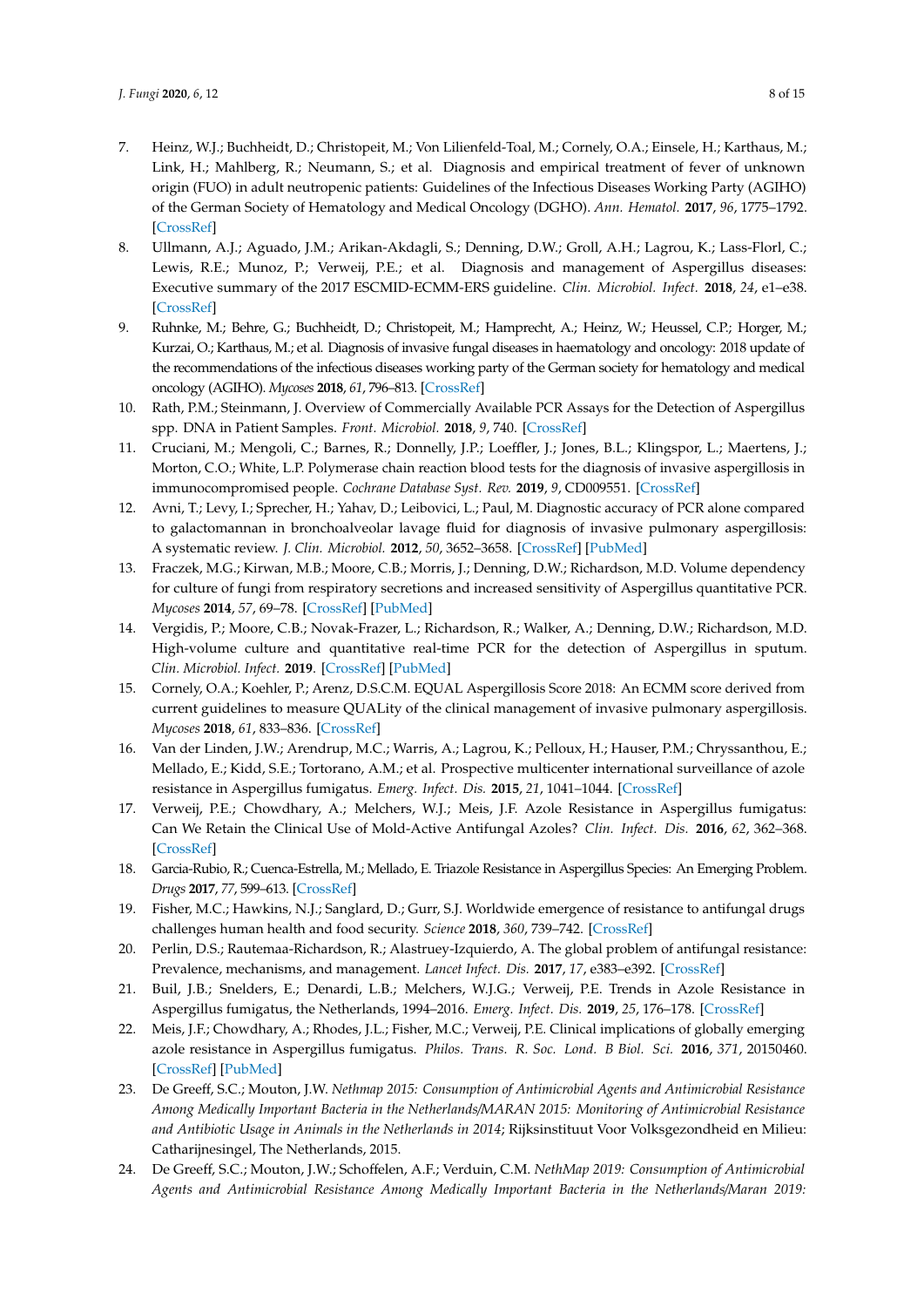*Monitoring of Antimicrobial Resistance and Antibiotic Usage in Animals in the Netherlands in 2018*; Rijksinstituut Voor Volksgezondheid en Milieu: Catharijnesingel, The Netherlands, 2019.

- <span id="page-8-0"></span>25. Abdolrasouli, A.; Petrou, M.A.; Park, H.; Rhodes, J.L.; Rawson, T.M.; Moore, L.S.P.; Donaldson, H.; Holmes, A.H.; Fisher, M.C.; Armstrong-James, D. Surveillance for Azole-Resistant Aspergillus fumigatus in a Centralized Diagnostic Mycology Service, London, United Kingdom, 1998–2017. *Front. Microbiol.* **2018**, *9*, 2234. [\[CrossRef\]](http://dx.doi.org/10.3389/fmicb.2018.02234) [\[PubMed\]](http://www.ncbi.nlm.nih.gov/pubmed/30294314)
- <span id="page-8-7"></span>26. Bueid, A.; Howard, S.J.; Moore, C.B.; Richardson, M.D.; Harrison, E.; Bowyer, P.; Denning, D.W. Azole antifungal resistance in Aspergillus fumigatus: 2008 and 2009. *J. Antimicrob. Chemother.* **2010**, *65*, 2116–2118. [\[CrossRef\]](http://dx.doi.org/10.1093/jac/dkq279) [\[PubMed\]](http://www.ncbi.nlm.nih.gov/pubmed/20729241)
- <span id="page-8-8"></span>27. Howard, S.J.; Cerar, D.; Anderson, M.J.; Albarrag, A.; Fisher, M.C.; Pasqualotto, A.C.; Laverdiere, M.; Arendrup, M.C.; Perlin, D.S.; Denning, D.W. Frequency and evolution of Azole resistance in Aspergillus fumigatus associated with treatment failure. *Emerg. Infect. Dis.* **2009**, *15*, 1068–1076. [\[CrossRef\]](http://dx.doi.org/10.3201/eid1507.090043)
- <span id="page-8-9"></span>28. Denning, D.W.; Park, S.; Lass-Florl, C.; Fraczek, M.G.; Kirwan, M.; Gore, R.; Smith, J.; Bueid, A.; Moore, C.B.; Bowyer, P.; et al. High-frequency triazole resistance found in nonculturable Aspergillus fumigatus from lungs of patients with chronic fungal disease. *Clin. Infect. Dis.* **2011**, *52*, 1123–1129. [\[CrossRef\]](http://dx.doi.org/10.1093/cid/cir179)
- 29. Astvad, K.M.T.; Jensen, R.H.; Hassan, T.M.; Mathiasen, E.G.; Thomsen, G.M.; Pedersen, U.G.; Christensen, M.; Hilberg, O.; Arendrup, M.C. First detection of TR46/Y121F/T289A and TR34/L98H alterations in Aspergillus fumigatus isolates from azole-naive patients in Denmark despite negative findings in the environment. *Antimicrob. Agents Chemother.* **2014**, *58*, 5096–5101. [\[CrossRef\]](http://dx.doi.org/10.1128/AAC.02855-14)
- 30. Choukri, F.; Botterel, F.; Sitterlé, E.; Bassinet, L.; Foulet, F.; Guillot, J.; Costa, J.M.; Fauchet, N.; Dannaoui, E. Prospective evaluation of azole resistance in Aspergillus fumigatus clinical isolates in France. *Med. Mycol.* **2015**, *53*, 593–596. [\[CrossRef\]](http://dx.doi.org/10.1093/mmy/myv029)
- <span id="page-8-10"></span>31. Rivero-Menendez, O.; Soto-Debran, J.C.; Medina, N.; Lucio, J.; Mellado, E.; Alastruey-Izquierdo, A. Molecular Identification, Antifungal Susceptibility Testing, and Mechanisms of Azole Resistance in Aspergillus Species Received within a Surveillance Program on Antifungal Resistance in Spain. *Antimicrob. Agents Chemother.* **2019**, *63*, e00865-19. [\[CrossRef\]](http://dx.doi.org/10.1128/AAC.00865-19)
- 32. Sewell, T.R.; Zhu, J.; Rhodes, J.; Hagen, F.; Meis, J.F.; Fisher, M.C.; Jombart, T. Nonrandom Distribution of Azole Resistance across the Global Population of Aspergillus fumigatus. *MBio* **2019**, *10*, e00392-19. [\[CrossRef\]](http://dx.doi.org/10.1128/mBio.00392-19)
- 33. Vermeulen, E.; Lagrou, K.; Verweij, P.E. Azole resistance in Aspergillus fumigatus: A growing public health concern. *Curr. Opin. Infect. Dis.* **2013**, *26*, 493–500. [\[CrossRef\]](http://dx.doi.org/10.1097/QCO.0000000000000005)
- 34. Wiederhold, N.P.; Gil, V.G.; Gutierrez, F.; Lindner, J.R.; Albataineh, M.T.; McCarthy, D.I.; Sanders, C.; Fan, H.; Fothergill, A.W.; Sutton, D.A. First Detection of TR34 L98H and TR46 Y121F T289A Cyp51 Mutations in Aspergillus fumigatus Isolates in the United States. *J. Clin. Microbiol.* **2016**, *54*, 168–171. [\[CrossRef\]](http://dx.doi.org/10.1128/JCM.02478-15) [\[PubMed\]](http://www.ncbi.nlm.nih.gov/pubmed/26491179)
- <span id="page-8-1"></span>35. Zhang, M.; Feng, C.-L.; Chen, F.; He, Q.; Su, X.; Shi, Y. Triazole Resistance in Aspergillus fumigatus Clinical Isolates Obtained in Nanjing, China. *Chin. Med. J. (Engl.)* **2017**, *130*, 665–668. [\[CrossRef\]](http://dx.doi.org/10.4103/0366-6999.201609) [\[PubMed\]](http://www.ncbi.nlm.nih.gov/pubmed/28303848)
- <span id="page-8-2"></span>36. Resendiz Sharpe, A.; Lagrou, K.; Meis, J.F.; Chowdhary, A.; Lockhart, S.R.; Verweij, P.E. Triazole resistance surveillance in Aspergillus fumigatus. *Med. Mycol.* **2018**, *56*, 83–92. [\[CrossRef\]](http://dx.doi.org/10.1093/mmy/myx144) [\[PubMed\]](http://www.ncbi.nlm.nih.gov/pubmed/29538741)
- <span id="page-8-3"></span>37. Verweij, P.E.; Lestrade, P.P.A.; Melchers, W.J.G.; Meis, J.F. Azole resistance surveillance in Aspergillus fumigatus: Beneficial or biased? *J. Antimicrob. Chemother.* **2016**, *71*, 2079–2082. [\[CrossRef\]](http://dx.doi.org/10.1093/jac/dkw259) [\[PubMed\]](http://www.ncbi.nlm.nih.gov/pubmed/27494831)
- <span id="page-8-4"></span>38. Arikan-Akdagli, S.; Ghannoum, M.; Meis, J.F. Antifungal Resistance: Specific Focus on Multidrug Resistance in Candida auris and Secondary Azole Resistance in Aspergillus fumigatus. *J. Fungi* **2018**, *4*, 129. [\[CrossRef\]](http://dx.doi.org/10.3390/jof4040129)
- <span id="page-8-5"></span>39. Guinea, J.; Verweij, P.E.; Meletiadis, J.; Mouton, J.W.; Barchiesi, F.; Arendrup, M.C. Subcommittee on Antifungal Susceptibility Testing of the E.E.C.f.A.S.T. How to: EUCAST recommendations on the screening procedure E.Def 10.1 for the detection of azole resistance in Aspergillus fumigatus isolates using four-well azole-containing agar plates. *Clin. Microbiol. Infect.* **2019**, *25*, 681–687. [\[CrossRef\]](http://dx.doi.org/10.1016/j.cmi.2018.09.008)
- <span id="page-8-6"></span>40. Lestrade, P.P.; Van der Velden, W.; Bouwman, F.; Stoop, F.J.; Blijlevens, N.M.A.; Melchers, W.J.G.; Verweij, P.E.; Donnelly, J.P. Epidemiology of invasive aspergillosis and triazole-resistant Aspergillus fumigatus in patients with haematological malignancies: A single-centre retrospective cohort study. *J. Antimicrob. Chemother.* **2018**, *73*, 1389–1394. [\[CrossRef\]](http://dx.doi.org/10.1093/jac/dkx527)
- 41. Kohno, S.; Izumikawa, K.; Ogawa, K.; Kurashima, A.; Okimoto, N.; Amitani, R.; Kakeya, H.; Niki, Y.; Miyazaki, Y. Intravenous micafungin versus voriconazole for chronic pulmonary aspergillosis: A multicenter trial in Japan. *J. Infect.* **2010**, *61*, 410–418. [\[CrossRef\]](http://dx.doi.org/10.1016/j.jinf.2010.08.005)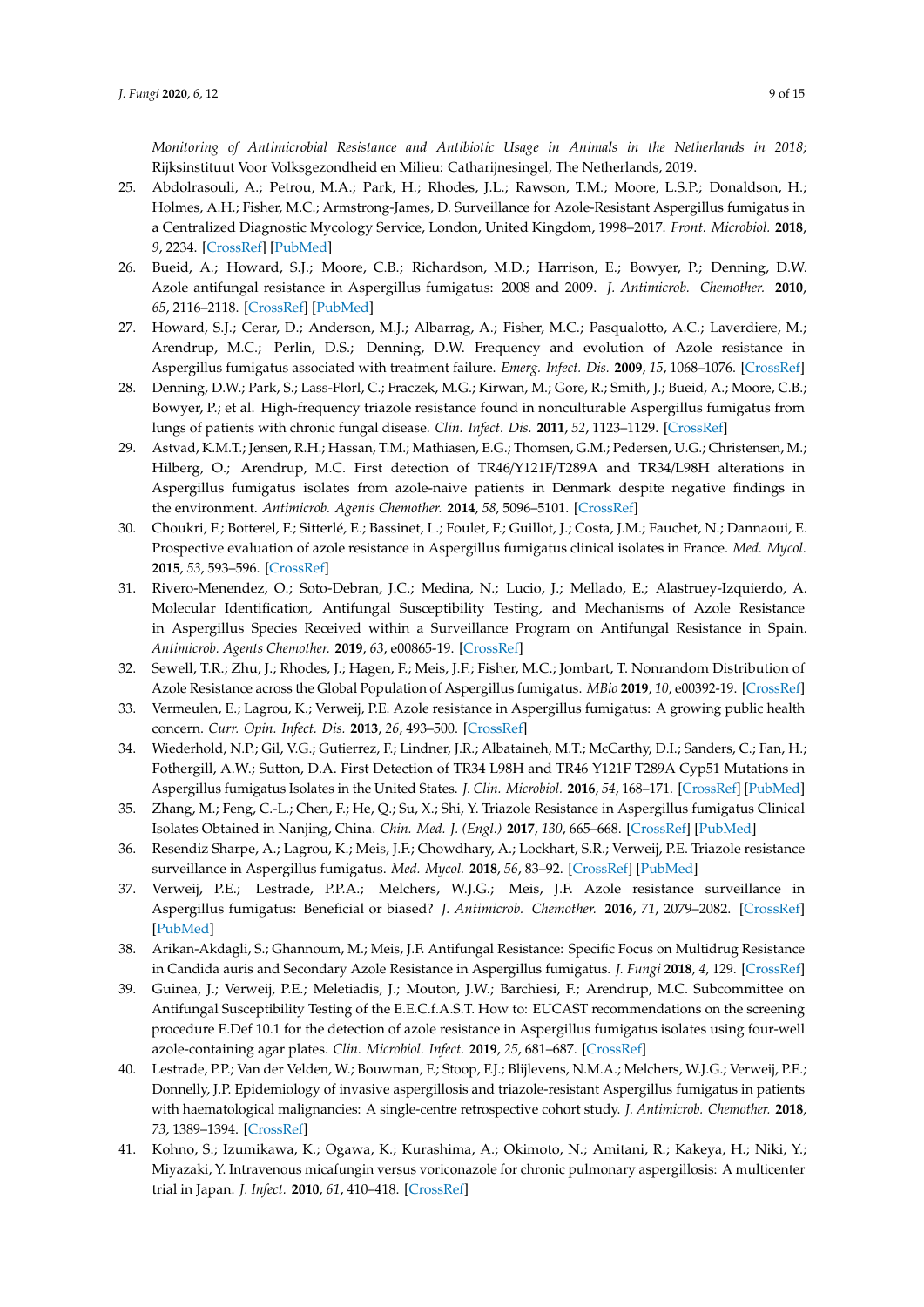- 42. Chong, G.M.; Van der Beek, M.T.; Von dem Borne, P.A.; Boelens, J.; Steel, E.; Kampinga, G.A.; Span, L.F.; Lagrou, K.; Maertens, J.A.; Dingemans, G.J.; et al. PCR-based detection of Aspergillus fumigatus Cyp51A mutations on bronchoalveolar lavage: A multicentre validation of the AsperGenius assay(R) in 201 patients with haematological disease suspected for invasive aspergillosis. *J. Antimicrob. Chemother.* **2016**, *71*, 3528–3535. [\[CrossRef\]](http://dx.doi.org/10.1093/jac/dkw323)
- <span id="page-9-0"></span>43. Meersseman, W.; Lagrou, K.; Maertens, J.; Wilmer, A.; Hermans, G.; Vanderschueren, S.; Spriet, I.; Verbeken, E.; Van Wijngaerden, E. Galactomannan in bronchoalveolar lavage fluid: A tool for diagnosing aspergillosis in intensive care unit patients. *Am. J. Respir. Crit. Care Med.* **2008**, *177*, 27–34. [\[CrossRef\]](http://dx.doi.org/10.1164/rccm.200704-606OC) [\[PubMed\]](http://www.ncbi.nlm.nih.gov/pubmed/17885264)
- <span id="page-9-1"></span>44. Rodriguez-Tudela, J.L.; Alcazar-Fuoli, L.; Alastruey-Izquierdo, A.; Monzon, A.; Mellado, E.; Cuenca-Estrella, M. Time of incubation for antifungal susceptibility testing of Aspergillus fumigatus: Can MIC values be obtained at 24 h? *Antimicrob. Agents Chemother.* **2007**, *51*, 4502–4504. [\[CrossRef\]](http://dx.doi.org/10.1128/AAC.00933-07) [\[PubMed\]](http://www.ncbi.nlm.nih.gov/pubmed/17938188)
- <span id="page-9-2"></span>45. Lestrade, P.P.A.; Meis, J.F.; Melchers, W.J.G.; Verweij, P.E. Triazole resistance in Aspergillus fumigatus: Recent insights and challenges for patient management. *Clin. Microbiol. Infect.* **2019**, *25*, 799–806. [\[CrossRef\]](http://dx.doi.org/10.1016/j.cmi.2018.11.027) [\[PubMed\]](http://www.ncbi.nlm.nih.gov/pubmed/30580035)
- <span id="page-9-3"></span>46. Hagiwara, D.; Arai, T.; Takahashi, H.; Kusuya, Y.; Watanabe, A.; Kamei, K. Non-cyp51A Azole-Resistant Aspergillus fumigatus Isolates with Mutation in HMG-CoA Reductase. *Emerg. Infect. Dis.* **2018**, *24*, 1889–1897. [\[CrossRef\]](http://dx.doi.org/10.3201/eid2410.180730) [\[PubMed\]](http://www.ncbi.nlm.nih.gov/pubmed/30226177)
- 47. Buied, A.; Moore, C.B.; Denning, D.W.; Bowyer, P. High-level expression of cyp51B in azole-resistant clinical Aspergillus fumigatus isolates. *J. Antimicrob. Chemother.* **2013**, *68*, 512–514. [\[CrossRef\]](http://dx.doi.org/10.1093/jac/dks451) [\[PubMed\]](http://www.ncbi.nlm.nih.gov/pubmed/23208831)
- <span id="page-9-12"></span>48. Sharma, C.; Nelson-Sathi, S.; Singh, A.; Radhakrishna Pillai, M.; Chowdhary, A. Genomic perspective of triazole resistance in clinical and environmental Aspergillus fumigatus isolates without cyp51A mutations. *Fungal Genet. Biol.* **2019**, *132*, 103265. [\[CrossRef\]](http://dx.doi.org/10.1016/j.fgb.2019.103265)
- 49. Dhingra, S.; Cramer, R.A. Regulation of Sterol Biosynthesis in the Human Fungal Pathogen Aspergillus fumigatus: Opportunities for Therapeutic Development. *Front. Microbiol.* **2017**, *8*, 92. [\[CrossRef\]](http://dx.doi.org/10.3389/fmicb.2017.00092)
- 50. Rybak, J.M.; Ge, W.; Wiederhold, N.P.; Parker, J.E.; Kelly, S.L.; Rogers, P.D.; Fortwendel, J.R. Mutations in hmg1, Challenging the Paradigm of Clinical Triazole Resistance in Aspergillus fumigatus. *MBio* **2019**, *10*, e00437-19. [\[CrossRef\]](http://dx.doi.org/10.1128/mBio.00437-19)
- <span id="page-9-4"></span>51. Jahanshiri, Z.; Shams-Ghahfarokhi, M.; Asghari-Paskiabi, F.; Saghiri, R.; Razzaghi-Abyaneh, M. α-Bisabolol inhibits Aspergillus fumigatus Af239 growth via affecting microsomal ∆(24)-sterol methyltransferase as a crucial enzyme in ergosterol biosynthesis pathway. *World J. Microbiol. Biotechnol.* **2017**, *33*, 55. [\[CrossRef\]](http://dx.doi.org/10.1007/s11274-017-2214-9)
- <span id="page-9-5"></span>52. Leonardelli, F.; Macedo, D.; Dudiuk, C.; Cabeza, M.S.; Gamarra, S.; Garcia-Effron, G. Aspergillus fumigatus Intrinsic Fluconazole Resistance Is Due to the Naturally Occurring T301I Substitution in Cyp51Ap. *Antimicrob. Agents Chemother.* **2016**, *60*, 5420–5426. [\[CrossRef\]](http://dx.doi.org/10.1128/AAC.00905-16)
- <span id="page-9-6"></span>53. Van der Linden, J.W.M.; Snelders, E.; Kampinga, G.A.; Rijnders, B.J.A.; Mattsson, E.; Debets-Ossenkopp, Y.J.; Kuijper, E.J.; Van Tiel, F.H.; Melchers, W.J.G.; Verweij, P.E. Clinical implications of azole resistance in Aspergillus fumigatus, The Netherlands, 2007-2009. *Emerg. Infect. Dis.* **2011**, *17*, 1846–1854. [\[CrossRef\]](http://dx.doi.org/10.3201/eid1710.110226) [\[PubMed\]](http://www.ncbi.nlm.nih.gov/pubmed/22000354)
- <span id="page-9-7"></span>54. Camps, S.M.; Van der Linden, J.W.; Li, Y.; Kuijper, E.J.; Van Dissel, J.T.; Verweij, P.E.; Melchers, W.J. Rapid induction of multiple resistance mechanisms in Aspergillus fumigatus during azole therapy: A case study and review of the literature. *Antimicrob. Agents Chemother.* **2012**, *56*, 10–16. [\[CrossRef\]](http://dx.doi.org/10.1128/AAC.05088-11) [\[PubMed\]](http://www.ncbi.nlm.nih.gov/pubmed/22005994)
- <span id="page-9-8"></span>55. Snelders, E.; Camps, S.M.; Karawajczyk, A.; Schaftenaar, G.; Kema, G.H.; Van der Lee, H.A.; Klaassen, C.H.; Melchers, W.J.; Verweij, P.E. Triazole fungicides can induce cross-resistance to medical triazoles in Aspergillus fumigatus. *PLoS ONE* **2012**, *7*, e31801. [\[CrossRef\]](http://dx.doi.org/10.1371/journal.pone.0031801) [\[PubMed\]](http://www.ncbi.nlm.nih.gov/pubmed/22396740)
- <span id="page-9-10"></span>56. Snelders, E.; Camps, S.M.; Karawajczyk, A.; Rijs, A.J.; Zoll, J.; Verweij, P.E.; Melchers,W.J. Genotype-phenotype complexity of the TR46/Y121F/T289A cyp51A azole resistance mechanism in Aspergillus fumigatus. *Fungal Genet. Biol.* **2015**, *82*, 129–135. [\[CrossRef\]](http://dx.doi.org/10.1016/j.fgb.2015.06.001) [\[PubMed\]](http://www.ncbi.nlm.nih.gov/pubmed/26092193)
- <span id="page-9-9"></span>57. Snelders, E.; Van der Lee, H.A.; Kuijpers, J.; Rijs, A.J.; Varga, J.; Samson, R.A.; Mellado, E.; Donders, A.R.; Melchers, W.J.; Verweij, P.E. Emergence of azole resistance in Aspergillus fumigatus and spread of a single resistance mechanism. *PLoS Med.* **2008**, *5*, e219. [\[CrossRef\]](http://dx.doi.org/10.1371/journal.pmed.0050219) [\[PubMed\]](http://www.ncbi.nlm.nih.gov/pubmed/18998768)
- <span id="page-9-11"></span>58. Mellado, E.; Garcia-Effron, G.; Alcazar-Fuoli, L.; Melchers, W.J.; Verweij, P.E.; Cuenca-Estrella, M.; Rodriguez-Tudela, J.L. A new Aspergillus fumigatus resistance mechanism conferring in vitro cross-resistance to azole antifungals involves a combination of cyp51A alterations. *Antimicrob. Agents Chemother.* **2007**, *51*, 1897–1904. [\[CrossRef\]](http://dx.doi.org/10.1128/AAC.01092-06)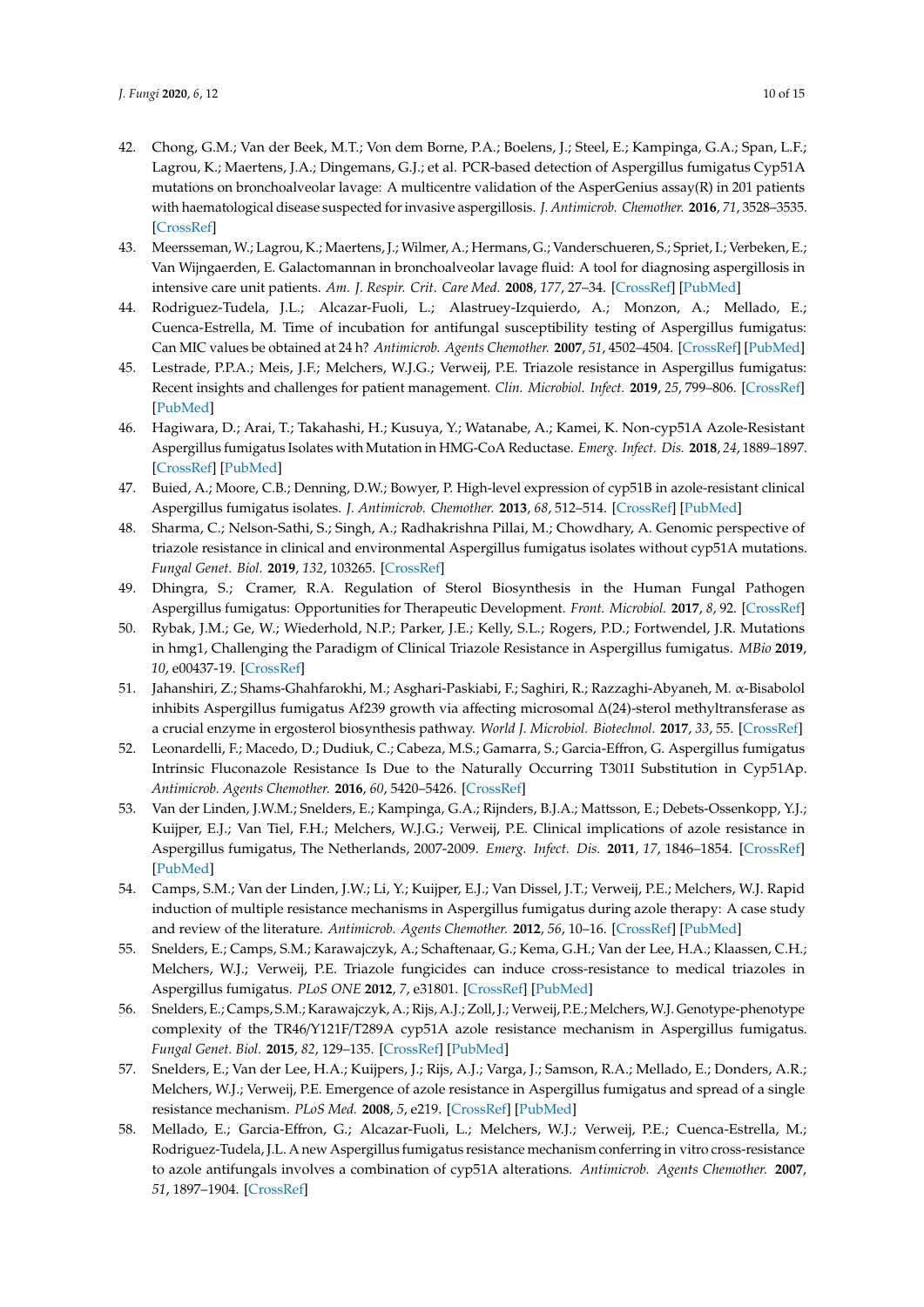- <span id="page-10-0"></span>59. Buil, J.B.; Hagen, F.; Chowdhary, A.; Verweij, P.E.; Meis, J.F. Itraconazole, Voriconazole, and Posaconazole CLSI MIC Distributions for Wild-Type and Azole-Resistant Aspergillus fumigatus Isolates. *J. Fungi* **2018**, *4*, 103. [\[CrossRef\]](http://dx.doi.org/10.3390/jof4030103)
- <span id="page-10-1"></span>60. Van der Linden, J.W.; Camps, S.M.; Kampinga, G.A.; Arends, J.P.; Debets-Ossenkopp, Y.J.; Haas, P.J.; Rijnders, B.J.; Kuijper, E.J.; Van Tiel, F.H.; Varga, J.; et al. Aspergillosis due to voriconazole highly resistant Aspergillus fumigatus and recovery of genetically related resistant isolates from domiciles. *Clin. Infect. Dis.* **2013**, *57*, 513–520. [\[CrossRef\]](http://dx.doi.org/10.1093/cid/cit320)
- <span id="page-10-2"></span>61. Chowdhary, A.; Kathuria, S.; Xu, J.; Sharma, C.; Sundar, G.; Singh, P.K.; Gaur, S.N.; Hagen, F.; Klaassen, C.H.; Meis, J.F. Clonal expansion and emergence of environmental multiple-triazole-resistant Aspergillus fumigatus strains carrying the TR(3)(4)/L98H mutations in the cyp51A gene in India. *PLoS ONE* **2012**, *7*, e52871. [\[CrossRef\]](http://dx.doi.org/10.1371/journal.pone.0052871)
- 62. Tsitsopoulou, A.; Posso, R.; Vale, L.; Bebb, S.; Johnson, E.; White, P.L. Determination of the Prevalence of Triazole Resistance in Environmental Aspergillus fumigatus Strains Isolated in South Wales, UK. *Front. Microbiol.* **2018**, *9*, 1395. [\[CrossRef\]](http://dx.doi.org/10.3389/fmicb.2018.01395)
- <span id="page-10-6"></span>63. Chowdhary, A.; Sharma, C.; Van den Boom, M.; Yntema, J.B.; Hagen, F.; Verweij, P.E.; Meis, J.F. Multi-azole-resistant Aspergillus fumigatus in the environment in Tanzania. *J. Antimicrob. Chemother.* **2014**, *69*, 2979–2983. [\[CrossRef\]](http://dx.doi.org/10.1093/jac/dku259) [\[PubMed\]](http://www.ncbi.nlm.nih.gov/pubmed/25006238)
- 64. Rocchi, S.; Poncot, M.; Morin-Crini, N.; Laboissiere, A.; Valot, B.; Godeau, C.; Lechenault-Bergerot, C.; Reboux, G.; Crini, G.; Millon, L. Determination of azole fungal residues in soils and detection of Aspergillus fumigatus-resistant strains in market gardens of Eastern France. *Env. Sci. Pollut. Res. Int.* **2018**, *25*, 32015–32023. [\[CrossRef\]](http://dx.doi.org/10.1007/s11356-018-3177-6)
- 65. Riat, A.; Plojoux, J.; Gindro, K.; Schrenzel, J.; Sanglard, D. Azole Resistance of Environmental and Clinical Aspergillus fumigatus Isolates from Switzerland. *Antimicrob. Agents Chemother.* **2018**, *62*, e02088-17. [\[CrossRef\]](http://dx.doi.org/10.1128/AAC.02088-17) [\[PubMed\]](http://www.ncbi.nlm.nih.gov/pubmed/29437612)
- 66. Bader, O.; Tunnermann, J.; Dudakova, A.; Tangwattanachuleeporn, M.; Weig, M.; Gross, U. Environmental isolates of azole-resistant Aspergillus fumigatus in Germany. *Antimicrob. Agents Chemother.* **2015**, *59*, 4356–4359. [\[CrossRef\]](http://dx.doi.org/10.1128/AAC.00100-15) [\[PubMed\]](http://www.ncbi.nlm.nih.gov/pubmed/25941229)
- <span id="page-10-7"></span>67. Vermeulen, E.; Maertens, J.; Schoemans, H.; Lagrou, K. Azole-resistant Aspergillus fumigatus due to TR46/Y121F/T289A mutation emerging in Belgium, July 2012. *Euro Surveill.* **2012**, *17*, 20326. [\[PubMed\]](http://www.ncbi.nlm.nih.gov/pubmed/23218390)
- 68. Chowdhary, A.; Kathuria, S.; Randhawa, H.S.; Gaur, S.N.; Klaassen, C.H.; Meis, J.F. Isolation of multiple-triazole-resistant Aspergillus fumigatus strains carrying the TR/L98H mutations in the cyp51A gene in India. *J. Antimicrob. Chemother.* **2012**, *67*, 362–366. [\[CrossRef\]](http://dx.doi.org/10.1093/jac/dkr443)
- <span id="page-10-4"></span>69. Chowdhary, A.; Sharma, C.; Kathuria, S.; Hagen, F.; Meis, J.F. Azole-resistant Aspergillus fumigatus with the environmental TR46/Y121F/T289A mutation in India. *J. Antimicrob. Chemother.* **2014**, *69*, 555–557. [\[CrossRef\]](http://dx.doi.org/10.1093/jac/dkt397)
- 70. Lockhart, S.R.; Frade, J.P.; Etienne, K.A.; Pfaller, M.A.; Diekema, D.J.; Balajee, S.A. Azole resistance in Aspergillus fumigatus isolates from the ARTEMIS global surveillance study is primarily due to the TR/L98H mutation in the cyp51A gene. *Antimicrob. Agents Chemother.* **2011**, *55*, 4465–4468. [\[CrossRef\]](http://dx.doi.org/10.1128/AAC.00185-11)
- <span id="page-10-3"></span>71. Mortensen, K.L.; Mellado, E.; Lass-Flörl, C.; Rodriguez-Tudela, J.L.; Johansen, H.K.; Arendrup, M.C. Environmental study of azole-resistant Aspergillus fumigatus and other aspergilli in Austria, Denmark, and Spain. *Antimicrob. Agents Chemother.* **2010**, *54*, 4545–4549. [\[CrossRef\]](http://dx.doi.org/10.1128/AAC.00692-10)
- <span id="page-10-5"></span>72. Bowyer, P.; Denning, D.W. Environmental fungicides and triazole resistance in Aspergillus. *Pest. Manag Sci.* **2014**, *70*, 173–178. [\[CrossRef\]](http://dx.doi.org/10.1002/ps.3567)
- 73. Buil, J.B.; Hare, R.K.; Zwaan, B.J.; Arendrup, M.C.; Melchers, W.J.G.; Verweij, P.E. The fading boundaries between patient and environmental routes of triazole resistance selection in Aspergillus fumigatus. *PLoS Pathog.* **2019**, *15*, e1007858. [\[CrossRef\]](http://dx.doi.org/10.1371/journal.ppat.1007858) [\[PubMed\]](http://www.ncbi.nlm.nih.gov/pubmed/31437247)
- 74. Bromley, M.J.; Van Muijlwijk, G.; Fraczek, M.G.; Robson, G.; Verweij, P.E.; Denning, D.W.; Bowyer, P. Occurrence of azole-resistant species of Aspergillus in the UK environment. *J. Glob. Antimicrob. Resist.* **2014**, *2*, 276–279. [\[CrossRef\]](http://dx.doi.org/10.1016/j.jgar.2014.05.004) [\[PubMed\]](http://www.ncbi.nlm.nih.gov/pubmed/27873687)
- 75. Verweij, P.E.; Snelders, E.; Kema, G.H.J.; Mellado, E.; Melchers, W.J.G. Azole resistance in Aspergillus fumigatus: A side-effect of environmental fungicide use? *Lancet Infect. Dis.* **2009**, *9*, 789–795. [\[CrossRef\]](http://dx.doi.org/10.1016/S1473-3099(09)70265-8)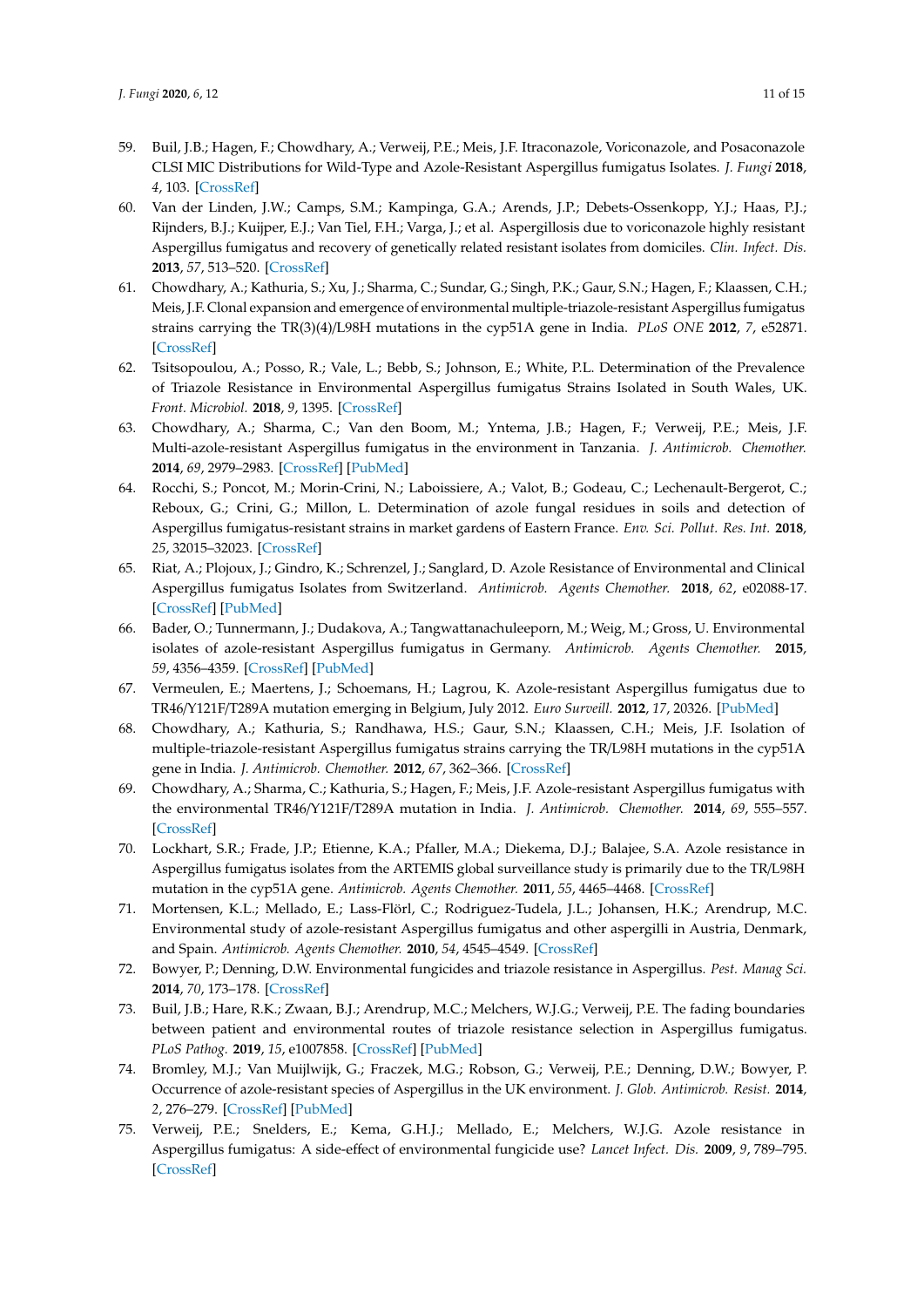- 76. Ren, J.; Jin, X.; Zhang, Q.; Zheng, Y.; Lin, D.; Yu, Y. Fungicides induced triazole-resistance in Aspergillus fumigatus associated with mutations of TR46/Y121F/T289A and its appearance in agricultural fields. *J. Hazard. Mater.* **2017**, *326*, 54–60. [\[CrossRef\]](http://dx.doi.org/10.1016/j.jhazmat.2016.12.013) [\[PubMed\]](http://www.ncbi.nlm.nih.gov/pubmed/27987450)
- 77. Stensvold, C.R.; Jørgensen, L.N.; Arendrup, M.C. Azole-Resistant Invasive Aspergillosis: Relationship to Agriculture. *Curr. Fungal Infect. Rep.* **2012**, *6*, 178. [\[CrossRef\]](http://dx.doi.org/10.1007/s12281-012-0097-7)
- <span id="page-11-0"></span>78. Schoustra, S.E.; Debets, A.J.M.; Rijs, A.J.M.M.; Zhang, J.; Snelders, E.; Leendertse, P.C.; Melchers, W.J.G.; Rietveld, A.G.; Zwaan, B.J.; Verweij, P.E. Environmental Hotspots for Azole Resistance Selection of Aspergillus fumigatus, the Netherlands. *Emerg. Infect. Dis.* **2019**, *25*, 1347–1353. [\[CrossRef\]](http://dx.doi.org/10.3201/eid2507.181625)
- <span id="page-11-1"></span>79. Moore, C.B.; Novak-Frazer, L.; Muldoon, E.; Dunn, K.W.; Masania, R.; Richardson, M.D.; Rautemaa-Richardson, R. First isolation of the pan-azole-resistant Aspergillus fumigatus cyp51A TR46/Y121F/T289A mutant in a UK patient. *Int. J. Antimicrob. Agents* **2017**, *49*, 512–514. [\[CrossRef\]](http://dx.doi.org/10.1016/j.ijantimicag.2017.01.004)
- <span id="page-11-2"></span>80. Da Silva Ferreira, M.E.; Capellaro, J.L.; Dos Reis Marques, E.; Malavazi, I.; Perlin, D.; Park, S.; Anderson, J.B.; Colombo, A.L.; Arthington-Skaggs, B.A.; Goldman, M.H.; et al. In vitro evolution of itraconazole resistance in Aspergillus fumigatus involves multiple mechanisms of resistance. *Antimicrob. Agents Chemother.* **2004**, *48*, 4405–4413. [\[CrossRef\]](http://dx.doi.org/10.1128/AAC.48.11.4405-4413.2004)
- <span id="page-11-4"></span>81. Ferreira, M.E.d.S.; Colombo, A.L.; Paulsen, I.; Ren, Q.; Wortman, J.; Huang, J.; Goldman, M.H.S.; Goldman, G.H. The ergosterol biosynthesis pathway, transporter genes, and azole resistance in Aspergillus fumigatus. *Med. Mycol.* **2005**, *43*, S313–S319. [\[CrossRef\]](http://dx.doi.org/10.1080/13693780400029114)
- 82. Mann, P.A.; Parmegiani, R.M.; Wei, S.Q.; Mendrick, C.A.; Li, X.; Loebenberg, D.; DiDomenico, B.; Hare, R.S.; Walker, S.S.; McNicholas, P.M. Mutations in Aspergillus fumigatus resulting in reduced susceptibility to posaconazole appear to be restricted to a single amino acid in the cytochrome P450 14alpha-demethylase. *Antimicrob. Agents Chemother.* **2003**, *47*, 577–581. [\[CrossRef\]](http://dx.doi.org/10.1128/AAC.47.2.577-581.2003)
- <span id="page-11-5"></span>83. Kidd, S.E.; Goeman, E.; Meis, J.F.; Slavin, M.A.; Verweij, P.E. Multi-triazole-resistant Aspergillus fumigatus infections in Australia. *Mycoses* **2015**, *58*, 350–355. [\[CrossRef\]](http://dx.doi.org/10.1111/myc.12324) [\[PubMed\]](http://www.ncbi.nlm.nih.gov/pubmed/25885568)
- <span id="page-11-10"></span>84. Mellado, E.; Garcia-Effron, G.; Alcazar-Fuoli, L.; Cuenca-Estrella, M.; Rodriguez-Tudela, J.L. Substitutions at methionine 220 in the 14alpha-sterol demethylase (Cyp51A) of Aspergillus fumigatus are responsible for resistance in vitro to azole antifungal drugs. *Antimicrob. Agents Chemother.* **2004**, *48*, 2747–2750. [\[CrossRef\]](http://dx.doi.org/10.1128/AAC.48.7.2747-2750.2004) [\[PubMed\]](http://www.ncbi.nlm.nih.gov/pubmed/15215142)
- <span id="page-11-9"></span>85. Bader, O.; Weig, M.; Reichard, U.; Lugert, R.; Kuhns, M.; Christner, M.; Held, J.; Peter, S.; Schumacher, U.; Buchheidt, D.; et al. cyp51A-Based mechanisms of Aspergillus fumigatus azole drug resistance present in clinical samples from Germany. *Antimicrob. Agents Chemother.* **2013**, *57*, 3513–3517. [\[CrossRef\]](http://dx.doi.org/10.1128/AAC.00167-13) [\[PubMed\]](http://www.ncbi.nlm.nih.gov/pubmed/23669382)
- <span id="page-11-8"></span>86. Gregson, L.; Goodwin, J.; Johnson, A.; McEntee, L.; Moore, C.B.; Richardson, M.; Hope, W.W.; Howard, S.J. In vitro susceptibility of Aspergillus fumigatus to isavuconazole: Correlation with itraconazole, voriconazole, and posaconazole. *Antimicrob. Agents Chemother.* **2013**, *57*, 5778–5780. [\[CrossRef\]](http://dx.doi.org/10.1128/AAC.01141-13)
- 87. Krishnan Natesan, S.; Wu, W.; Cutright, J.L.; Chandrasekar, P.H. In vitro-in vivo correlation of voriconazole resistance due to G448S mutation (cyp51A gene) in Aspergillus fumigatus. *Diagn. Microbiol. Infect. Dis.* **2012**, *74*, 272–277. [\[CrossRef\]](http://dx.doi.org/10.1016/j.diagmicrobio.2012.06.030)
- <span id="page-11-12"></span>88. Bellete, B.; Raberin, H.; Morel, J.; Flori, P.; Hafid, J.; Manhsung, R.T. Acquired resistance to voriconazole and itraconazole in a patient with pulmonary aspergilloma. *Med. Mycol.* **2010**, *48*, 197–200. [\[CrossRef\]](http://dx.doi.org/10.3109/13693780902717018)
- <span id="page-11-3"></span>89. Albarrag, A.M.; Anderson, M.J.; Howard, S.J.; Robson, G.D.; Warn, P.A.; Sanglard, D.; Denning, D.W. Interrogation of related clinical pan-azole-resistant Aspergillus fumigatus strains: G138C, Y431C, and G434C single nucleotide polymorphisms in cyp51A, upregulation of cyp51A, and integration and activation of transposon Atf1 in the cyp51A promoter. *Antimicrob. Agents Chemother.* **2011**, *55*, 5113–5121. [\[CrossRef\]](http://dx.doi.org/10.1128/AAC.00517-11)
- <span id="page-11-11"></span>90. Alanio, A.; Sitterle, E.; Liance, M.; Farrugia, C.; Foulet, F.; Botterel, F.; Hicheri, Y.; Cordonnier, C.; Costa, J.M.; Bretagne, S. Low prevalence of resistance to azoles in Aspergillus fumigatus in a French cohort of patients treated for haematological malignancies. *J. Antimicrob. Chemother.* **2011**, *66*, 371–374. [\[CrossRef\]](http://dx.doi.org/10.1093/jac/dkq450)
- <span id="page-11-6"></span>91. Diaz-Guerra, T.M.; Mellado, E.; Cuenca-Estrella, M.; Rodriguez-Tudela, J.L. A point mutation in the 14alpha-sterol demethylase gene cyp51A contributes to itraconazole resistance in Aspergillus fumigatus. *Antimicrob. Agents Chemother.* **2003**, *47*, 1120–1124. [\[CrossRef\]](http://dx.doi.org/10.1128/AAC.47.3.1120-1124.2003)
- <span id="page-11-7"></span>92. Ballard, E.; Melchers, W.J.G.; Zoll, J.; Brown, A.J.P.; Verweij, P.E.; Warris, A. In-host microevolution of Aspergillus fumigatus: A phenotypic and genotypic analysis. *Fungal Genet. Biol. FG B* **2018**, *113*, 1–13. [\[CrossRef\]](http://dx.doi.org/10.1016/j.fgb.2018.02.003)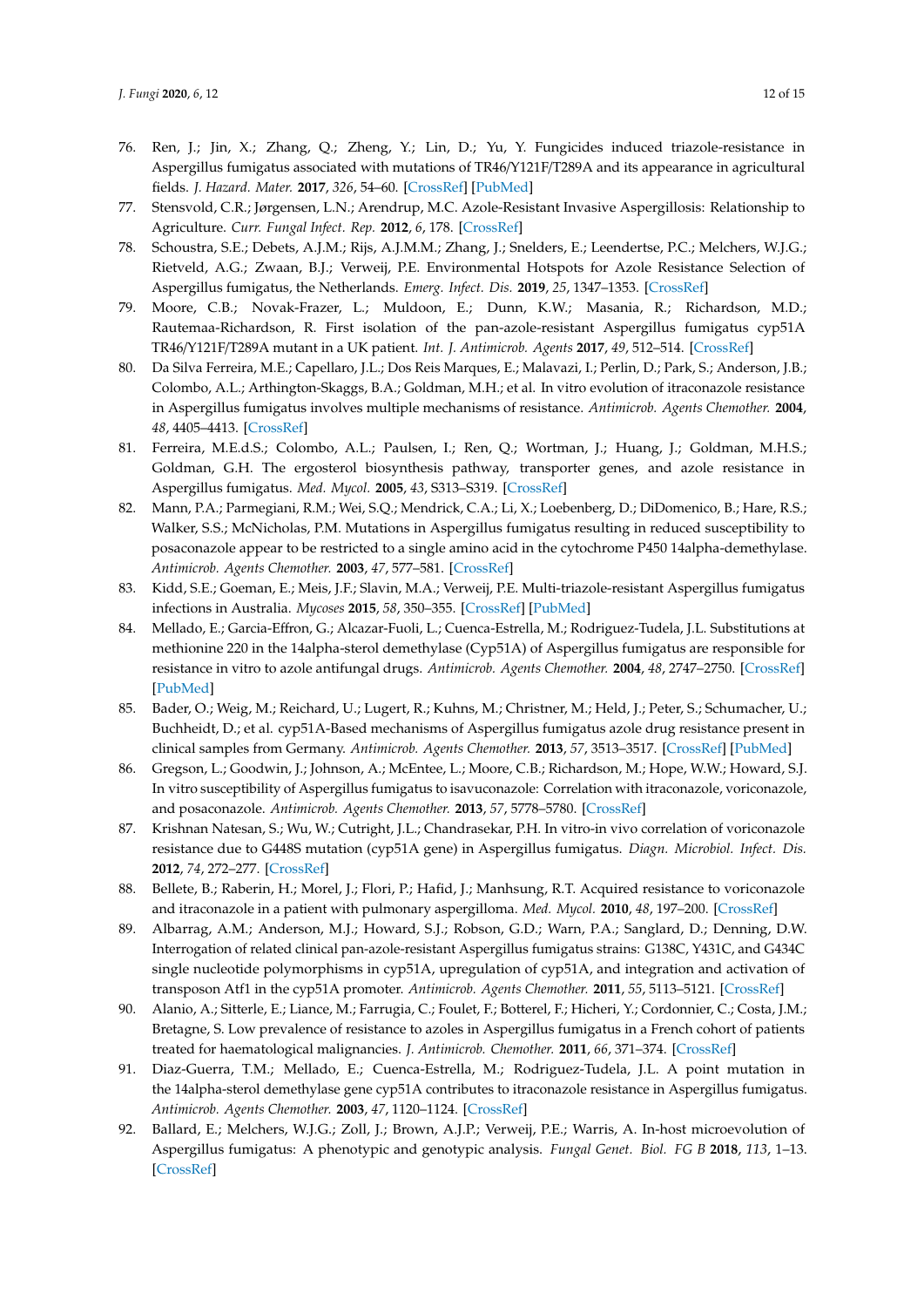- <span id="page-12-0"></span>93. Escribano, P.; Peláez, T.; Muñoz, P.; Bouza, E.; Guinea, J. Is azole resistance in Aspergillus fumigatus a problem in Spain? *Antimicrob. Agents Chemother.* **2013**, *57*, 2815–2820. [\[CrossRef\]](http://dx.doi.org/10.1128/AAC.02487-12) [\[PubMed\]](http://www.ncbi.nlm.nih.gov/pubmed/23629706)
- <span id="page-12-1"></span>94. Rivero-Menendez, O.; Alastruey-Izquierdo, A.; Mellado, E.; Cuenca-Estrella, M. Triazole Resistance in Aspergillus spp.: A Worldwide Problem? *J. Fungi* **2016**, *2*, 21. [\[CrossRef\]](http://dx.doi.org/10.3390/jof2030021) [\[PubMed\]](http://www.ncbi.nlm.nih.gov/pubmed/29376938)
- <span id="page-12-2"></span>95. Hodiamont, C.J.; Dolman, K.M.; Ten Berge, I.J.; Melchers, W.J.; Verweij, P.E.; Pajkrt, D. Multiple-azole-resistant Aspergillus fumigatus osteomyelitis in a patient with chronic granulomatous disease successfully treated with long-term oral posaconazole and surgery. *Med. Mycol.* **2009**, *47*, 217–220. [\[CrossRef\]](http://dx.doi.org/10.1080/13693780802545600) [\[PubMed\]](http://www.ncbi.nlm.nih.gov/pubmed/19101840)
- <span id="page-12-13"></span>96. Perez-Cantero, A.; Lopez-Fernandez, L.; Guarro-Artigas, J.; Capilla, J. Update and recent advances on azole resistance mechanisms in Aspergillus. *Int. J. Antimicrob. Agents* **2019**. [\[CrossRef\]](http://dx.doi.org/10.1016/j.ijantimicag.2019.09.011) [\[PubMed\]](http://www.ncbi.nlm.nih.gov/pubmed/31542320)
- <span id="page-12-4"></span>97. Lescar, J.; Meyer, I.; Akshita, K.; Srinivasaraghavan, K.; Verma, C.; Palous, M.; Mazier, D.; Datry, A.; Fekkar, A. Aspergillus fumigatus harbouring the sole Y121F mutation shows decreased susceptibility to voriconazole but maintained susceptibility to itraconazole and posaconazole. *J. Antimicrob. Chemother.* **2014**, *69*, 3244–3247. [\[CrossRef\]](http://dx.doi.org/10.1093/jac/dku316) [\[PubMed\]](http://www.ncbi.nlm.nih.gov/pubmed/25125676)
- <span id="page-12-6"></span>98. Snelders, E.; Karawajczyk, A.; Schaftenaar, G.; Verweij, P.E.; Melchers, W.J.G. Azole resistance profile of amino acid changes in Aspergillus fumigatus CYP51A based on protein homology modeling. *Antimicrob. Agents Chemother.* **2010**, *54*, 2425–2430. [\[CrossRef\]](http://dx.doi.org/10.1128/AAC.01599-09)
- <span id="page-12-5"></span>99. Howard, S.J.; Webster, I.; Moore, C.B.; Gardiner, R.E.; Park, S.; Perlin, D.S.; Denning, D.W. Multi-azole resistance in Aspergillus fumigatus. *Int. J. Antimicrob. Agents* **2006**, *28*, 450–453. [\[CrossRef\]](http://dx.doi.org/10.1016/j.ijantimicag.2006.08.017)
- <span id="page-12-8"></span>100. Liu, M.; Zeng, R.; Zhang, L.; Li, D.; Lv, G.; Shen, Y.; Zheng, H.; Zhang, Q.; Zhao, J.; Zheng, N.; et al. Multiple cyp51A-based mechanisms identified in azole-resistant isolates of Aspergillus fumigatus from China. *Antimicrob. Agents Chemother.* **2015**, *59*, 4321–4325. [\[CrossRef\]](http://dx.doi.org/10.1128/AAC.00003-15)
- <span id="page-12-7"></span>101. Snelders, E.; Huis In t Veld, R.A.G.; Rijs, A.J.M.M.; Kema, G.H.J.; Melchers, W.J.G.; Verweij, P.E. Possible environmental origin of resistance of Aspergillus fumigatus to medical triazoles. *Appl. Env. Microbiol.* **2009**, *75*, 4053–4057. [\[CrossRef\]](http://dx.doi.org/10.1128/AEM.00231-09)
- <span id="page-12-3"></span>102. Hare, R.K.; Gertsen, J.B.; Astvad, K.M.T.; Degn, K.B.; Løkke, A.; Stegger, M.; Andersen, P.S.; Kristensen, L.; Arendrup, M.C. In Vivo Selection of a Unique Tandem Repeat Mediated Azole Resistance Mechanism (TR(120)) in Aspergillus fumigatus cyp51A, Denmark. *Emerg. Infect. Dis.* **2019**, *25*, 577–580. [\[CrossRef\]](http://dx.doi.org/10.3201/eid2503.180297)
- <span id="page-12-9"></span>103. Jenks, J.D.; Spiess, B.; Buchheidt, D.; Hoenigl, M. (New) Methods for Detection of Aspergillus fumigatus Resistance in Clinical Samples. *Curr. Fungal Infect. Rep.* **2019**, *13*, 129–136. [\[CrossRef\]](http://dx.doi.org/10.1007/s12281-019-00342-w) [\[PubMed\]](http://www.ncbi.nlm.nih.gov/pubmed/31552129)
- 104. Buil, J.B.; Zoll, J.; Verweij, P.E.; Melchers, W.J.G. Molecular Detection of Azole-Resistant Aspergillus fumigatus in Clinical Samples. *Front. Microbiol.* **2018**, *9*, 515. [\[CrossRef\]](http://dx.doi.org/10.3389/fmicb.2018.00515) [\[PubMed\]](http://www.ncbi.nlm.nih.gov/pubmed/29619020)
- <span id="page-12-11"></span>105. Dudakova, A.; Spiess, B.; Tangwattanachuleeporn, M.; Sasse, C.; Buchheidt, D.; Weig, M.; Groß, U.; Bader, O. Molecular Tools for the Detection and Deduction of Azole Antifungal Drug Resistance Phenotypes in Aspergillus Species. *Clin. Microbiol. Rev.* **2017**, *30*, 1065–1091. [\[CrossRef\]](http://dx.doi.org/10.1128/CMR.00095-16) [\[PubMed\]](http://www.ncbi.nlm.nih.gov/pubmed/28903985)
- 106. Spiess, B.; Seifarth, W.; Merker, N.; Howard, S.J.; Reinwald, M.; Dietz, A.; Hofmann, W.K.; Buchheidt, D. Development of novel PCR assays to detect azole resistance-mediating mutations of the Aspergillus fumigatus cyp51A gene in primary clinical samples from neutropenic patients. *Antimicrob. Agents Chemother.* **2012**, *56*, 3905–3910. [\[CrossRef\]](http://dx.doi.org/10.1128/AAC.05902-11) [\[PubMed\]](http://www.ncbi.nlm.nih.gov/pubmed/22526309)
- 107. Bernal-Martínez, L.; Gago, S.; Buitrago, M.J.; Gomez-Lopez, A.; Rodríguez-Tudela, J.L.; Cuenca-Estrella, M. Analysis of performance of a PCR-based assay to detect DNA of Aspergillus fumigatus in whole blood and serum: A comparative study with clinical samples. *J. Clin. Microbiol.* **2011**, *49*, 3596–3599. [\[CrossRef\]](http://dx.doi.org/10.1128/JCM.00647-11)
- 108. Cuenca-Estrella, M.; Meije, Y.; Diaz-Pedroche, C.; Gomez-Lopez, A.; Buitrago, M.J.; Bernal-Martinez, L.; Grande, C.; Juan, R.S.; Lizasoain, M.; Rodriguez-Tudela, J.L.; et al. Value of serial quantification of fungal DNA by a real-time PCR-based technique for early diagnosis of invasive Aspergillosis in patients with febrile neutropenia. *J. Clin. Microbiol.* **2009**, *47*, 379–384. [\[CrossRef\]](http://dx.doi.org/10.1128/JCM.01716-08)
- <span id="page-12-12"></span>109. Postina, P.; Skladny, J.; Boch, T.; Cornely, O.A.; Hamprecht, A.; Rath, P.M.; Steinmann, J.; Bader, O.; Miethke, T.; Dietz, A.; et al. Comparison of Two Molecular Assays for Detection and Characterization of Aspergillus fumigatus Triazole Resistance and Cyp51A Mutations in Clinical Isolates and Primary Clinical Samples of Immunocompromised Patients. *Front. Microbiol.* **2018**, *9*, 555. [\[CrossRef\]](http://dx.doi.org/10.3389/fmicb.2018.00555)
- <span id="page-12-10"></span>110. Zhao, Y.; Garnaud, C.; Brenier-Pinchart, M.-P.; Thiébaut-Bertrand, A.; Saint-Raymond, C.; Camara, B.; Hamidfar, R.; Cognet, O.; Maubon, D.; Cornet, M.; et al. Direct Molecular Diagnosis of Aspergillosis and CYP51A Profiling from Respiratory Samples of French Patients. *Front. Microbiol.* **2016**, *7*, 1164. [\[CrossRef\]](http://dx.doi.org/10.3389/fmicb.2016.01164)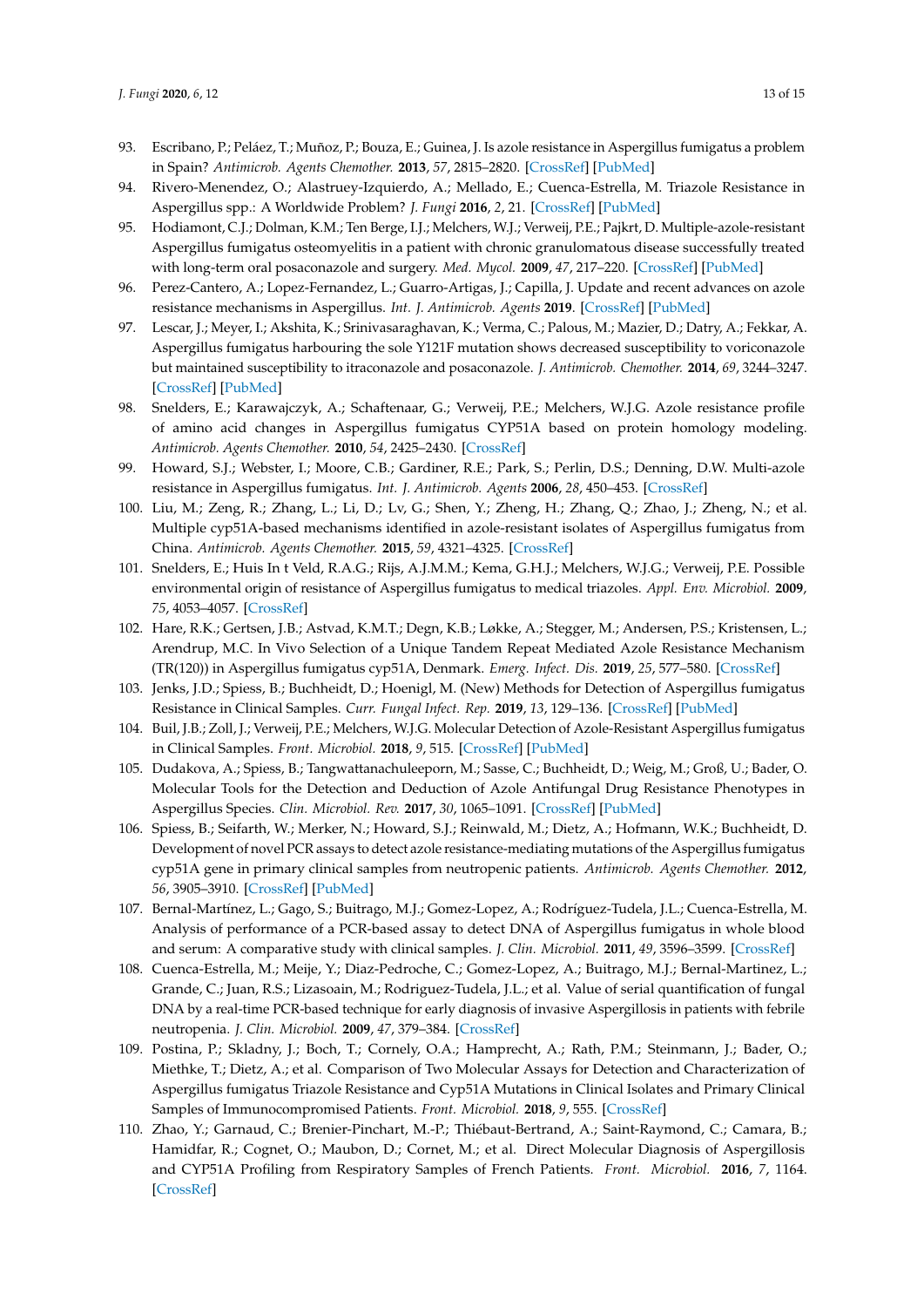- <span id="page-13-0"></span>111. Bernal-Martinez, L.; Gil, H.; Rivero-Menendez, O.; Gago, S.; Cuenca-Estrella, M.; Mellado, E.; Alastruey-Izquierdo, A. Development and Validation of a High-Resolution Melting Assay To Detect Azole Resistance in Aspergillus fumigatus. *Antimicrob. Agents Chemother.* **2017**, *61*, e01083-17. [\[CrossRef\]](http://dx.doi.org/10.1128/AAC.01083-17)
- <span id="page-13-1"></span>112. Tuohy, M.J.; Reja, V.; Park, S.; Perlin, D.S.; Wnek, M.; Procop, G.W.; Yen-Lieberman, B. Use of a high-resolution melt assay to characterize codon 54 of the cyp51A gene of Aspergillus fumigatus on a Rotor-Gene 6000 instrument. *Antimicrob. Agents Chemother.* **2010**, *54*, 2248–2251. [\[CrossRef\]](http://dx.doi.org/10.1128/AAC.01712-09)
- <span id="page-13-2"></span>113. Alanio, A.; Bretagne, S. Performance evaluation of multiplex PCR including Aspergillus-not so simple! *Med. Mycol.* **2017**, *55*, 56–62. [\[CrossRef\]](http://dx.doi.org/10.1093/mmy/myw080)
- <span id="page-13-3"></span>114. Schauwvlieghe, A.F.A.D.; Vonk, A.G.; Buddingh, E.P.; Hoek, R.A.S.; Dalm, V.A.; Klaassen, C.H.W.; Rijnders, B.J.A. Detection of azole-susceptible and azole-resistant Aspergillus coinfection by cyp51A PCR amplicon melting curve analysis. *J. Antimicrob. Chemother.* **2017**, *72*, 3047–3050. [\[CrossRef\]](http://dx.doi.org/10.1093/jac/dkx262)
- 115. White, P.L.; Posso, R.B.; Barnes, R.A. Analytical and Clinical Evaluation of the PathoNostics AsperGenius Assay for Detection of Invasive Aspergillosis and Resistance to Azole Antifungal Drugs Directly from Plasma Samples. *J. Clin. Microbiol.* **2017**, *55*, 2356–2366. [\[CrossRef\]](http://dx.doi.org/10.1128/JCM.00411-17)
- 116. Chong, G.L.; Van de Sande, W.W.; Dingemans, G.J.; Gaajetaan, G.R.; Vonk, A.G.; Hayette, M.P.; Van Tegelen, D.W.; Simons, G.F.; Rijnders, B.J. Validation of a new Aspergillus real-time PCR assay for direct detection of Aspergillus and azole resistance of Aspergillus fumigatus on bronchoalveolar lavage fluid. *J. Clin. Microbiol.* **2015**, *53*, 868–874. [\[CrossRef\]](http://dx.doi.org/10.1128/JCM.03216-14) [\[PubMed\]](http://www.ncbi.nlm.nih.gov/pubmed/25568431)
- 117. Montesinos, I.; Argudin, M.A.; Hites, M.; Ahajjam, F.; Dodemont, M.; Dagyaran, C.; Bakkali, M.; Etienne, I.; Jacobs, F.; Knoop, C.; et al. Culture-Based Methods and Molecular Tools for Azole-Resistant Aspergillus fumigatus Detection in a Belgian University Hospital. *J. Clin. Microbiol.* **2017**, *55*, 2391–2399. [\[CrossRef\]](http://dx.doi.org/10.1128/JCM.00520-17) [\[PubMed\]](http://www.ncbi.nlm.nih.gov/pubmed/28515220)
- 118. Dannaoui, E.; Gabriel, F.; Gaboyard, M.; Lagardere, G.; Audebert, L.; Quesne, G.; Godichaud, S.; Verweij, P.E.; Accoceberry, I.; Bougnoux, M.E. Molecular Diagnosis of Invasive Aspergillosis and Detection of Azole Resistance by a Newly Commercialized PCR Kit. *J. Clin. Microbiol.* **2017**, *55*, 3210–3218. [\[CrossRef\]](http://dx.doi.org/10.1128/JCM.01032-17) [\[PubMed\]](http://www.ncbi.nlm.nih.gov/pubmed/28814586)
- <span id="page-13-4"></span>119. Mikulska, M.; Furfaro, E.; De Carolis, E.; Drago, E.; Pulzato, I.; Borghesi, M.L.; Zappulo, E.; Raiola, A.M.; Grazia, C.D.; Del Bono, V.; et al. Use of Aspergillus fumigatus real-time PCR in bronchoalveolar lavage samples (BAL) for diagnosis of invasive aspergillosis, including azole-resistant cases, in high risk haematology patients: The need for a combined use with galactomannan. *Med. Mycol.* **2019**, *57*, 987–996. [\[CrossRef\]](http://dx.doi.org/10.1093/mmy/myz002)
- <span id="page-13-5"></span>120. Balashov, S.V.; Gardiner, R.; Park, S.; Perlin, D.S. Rapid, high-throughput, multiplex, real-time PCR for identification of mutations in the cyp51A gene of Aspergillus fumigatus that confer resistance to itraconazole. *J. Clin. Microbiol.* **2005**, *43*, 214–222. [\[CrossRef\]](http://dx.doi.org/10.1128/JCM.43.1.214-222.2005)
- 121. Garcia-Effron, G.; Dilger, A.; Alcazar-Fuoli, L.; Park, S.; Mellado, E.; Perlin, D.S. Rapid detection of triazole antifungal resistance in Aspergillus fumigatus. *J. Clin. Microbiol.* **2008**, *46*, 1200–1206. [\[CrossRef\]](http://dx.doi.org/10.1128/JCM.02330-07)
- <span id="page-13-6"></span>122. Zhao, Y.; Stensvold, C.R.; Perlin, D.S.; Arendrup, M.C. Azole resistance in Aspergillus fumigatus from bronchoalveolar lavage fluid samples of patients with chronic diseases. *J. Antimicrob. Chemother.* **2013**, *68*, 1497–1504. [\[CrossRef\]](http://dx.doi.org/10.1093/jac/dkt071)
- <span id="page-13-7"></span>123. Trama, J.P.; Mordechai, E.; Adelson, M.E. Detection of Aspergillus fumigatus and a mutation that confers reduced susceptibility to itraconazole and posaconazole by real-time PCR and pyrosequencing. *J. Clin. Microbiol.* **2005**, *43*, 906–908. [\[CrossRef\]](http://dx.doi.org/10.1128/JCM.43.2.906-908.2005) [\[PubMed\]](http://www.ncbi.nlm.nih.gov/pubmed/15695702)
- <span id="page-13-8"></span>124. Novak-Frazer, L.H.D.; Hill, S.; Masania, R.; Denning, D.W.; Moore, C.; Rautemaa-Richardson, R.; Richardson, M. *Profiling Aspergillus Fumigatus Cyp51a Polymorphisms by Pyrosequencing Reveals Triazole Resistance When Susceptibility Testing is Not Possible*; ECCMID: Madrid, Spain, 2018.
- <span id="page-13-9"></span>125. Brown, L.; Rautemaa-Richardson, R.; Novak-Frazer, L.; Hill, S.; Hassan, D.; Richardson, M.D.; Gangneux, J.-P.; Lortholary, O.; Cornely, O.A.; Pagano, L. Identification of Cyp51A-mediated triazole resistance in Aspergillus fumigatus using pyrosequencing: An audit of UK National Aspergillosis Centre cases. In Proceedings of the 9th Trends in Medical Mycology, Nice, France, 11–14 October 2019.
- <span id="page-13-10"></span>126. Florea, A. *Pyrosequencing and Its Application in Epigenetic Clinical Diagnostics. Epigenetic Biomarkers and Diagnostics*; Academic Press: Cambridge, UK, 2016.
- <span id="page-13-11"></span>127. Wiederhold, N.P.; Grabinski, J.L.; Garcia-Effron, G.; Perlin, D.S.; Lee, S.A. Pyrosequencing to detect mutations in FKS1 that confer reduced echinocandin susceptibility in Candida albicans. *Antimicrob. Agents Chemother.* **2008**, *52*, 4145–4148. [\[CrossRef\]](http://dx.doi.org/10.1128/AAC.00959-08) [\[PubMed\]](http://www.ncbi.nlm.nih.gov/pubmed/18794385)